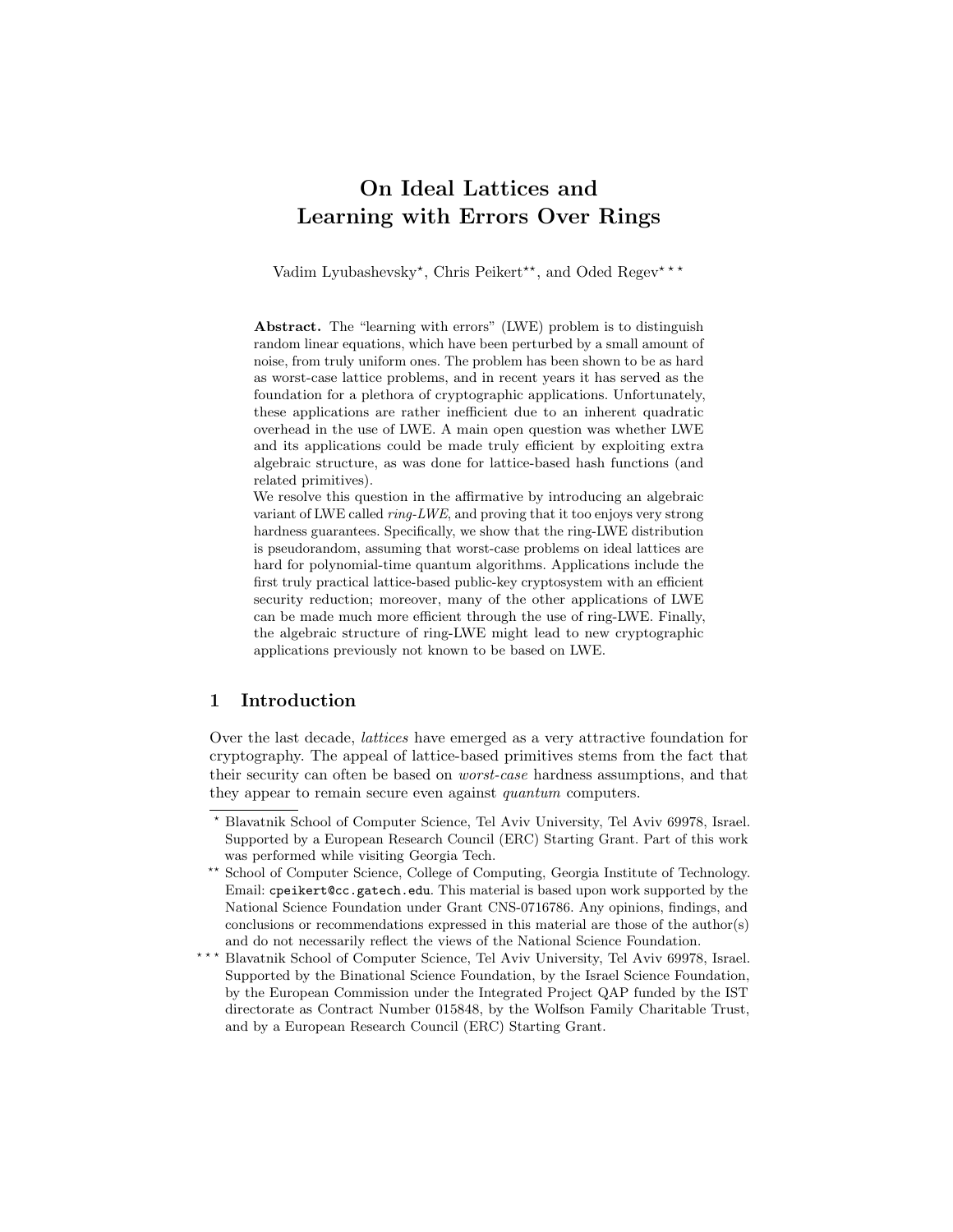Many lattice-based cryptographic schemes are based directly upon two natural average-case problems that have been shown to enjoy worst-case hardness guarantees. The short integer solution (SIS) problem was first shown in Ajtai's groundbreaking work [2] to be at least as hard as approximating several lattice problems, such as the (gap) shortest vector problem, to within a polynomial factor in the lattice dimension. More recently, Regev [31] defined the learning with errors (LWE) problem and proved that it enjoys similar worst-case hardness properties, under a quantum reduction. (That is, an efficient algorithm for LWE would imply an efficient quantum algorithm for approximate lattice problems.) Peikert [26] subsequently proved the hardness of LWE under certain lattice assumptions, via a classical reduction.

The SIS problem may be seen as a variant of subset-sum over a particular additive group. In more detail, let  $n \geq 1$  be an integer dimension and  $q \geq 2$ be an integer modulus; the problem is, given polynomially many random and independent  $\mathbf{a}_i \in \mathbb{Z}_q^n$ , to find a 'small' integer combination of them that sums to  $0 \in \mathbb{Z}_q^n$ . The LWE problem is closely related to SIS, and can be stated succinctly as the task of distinguishing 'noisy linear equations' from truly random ones. More specifically, the goal is to distinguish polynomially many pairs of the form  $(\mathbf{a}_i, b_i \approx \langle \mathbf{a}_i, \mathbf{s} \rangle) \in \mathbb{Z}_q^n \times \mathbb{Z}_q$  from uniformly random and independent ones, where  $\mathbf{s} \in \mathbb{Z}_q^n$  is a uniformly random secret (which is kept the same for all pairs), each  $\mathbf{a}_i \in \mathbb{Z}_q^n$  is uniformly random and independent, and each inner product  $\langle \mathbf{a}_i, \mathbf{s} \rangle \in \mathbb{Z}_q$ is perturbed by a fresh random error term that is relatively concentrated around 0 (modulo  $q$ ).

In recent years, a multitude of cryptographic schemes have been proposed around the SIS and LWE problems. As a search problem (without unique solution), SIS has been the foundation for one-way [2] and collision-resistant hash functions [15], identification schemes [25, 18, 17], and digital signatures [13, 8]. The LWE problem has proved to be amazingly versatile for encryption schemes, serving as the basis for secure public-key encryption under both chosen-plaintext [31, 29] and chosen-ciphertext [30, 26] attacks, oblivious transfer [29], identity-based encryption [13, 8, 1], various forms of leakage-resilient encryption (e.g., [4, 6]), and more.

One drawback of schemes based on the SIS and LWE problems, however, is that they tend not to be efficient enough for practical applications. Even the simplest primitives, such as one-way functions, have key sizes at least *quadratic* in the primary security parameter, which needs to be in the several hundreds for sufficient security against the best known attacks.

A promising approach for avoiding this intrinsic inefficiency is to use lattices that possess extra algebraic structure. Influenced by the heuristic design of the NTRU cryptosystem [16], Micciancio [23] proposed a "compact," efficient one-way function using a ring-based variant of SIS that he showed to be at least as hard as worst-case problems on *cyclic lattices*. Later, Peikert and Rosen [27] and Lyubashevsky and Micciancio [20] independently constructed collision-resistant hash functions based on ideal lattices (a generalization of cyclic lattices), and provided a fast and practical implementation [22]. These results paved the way for other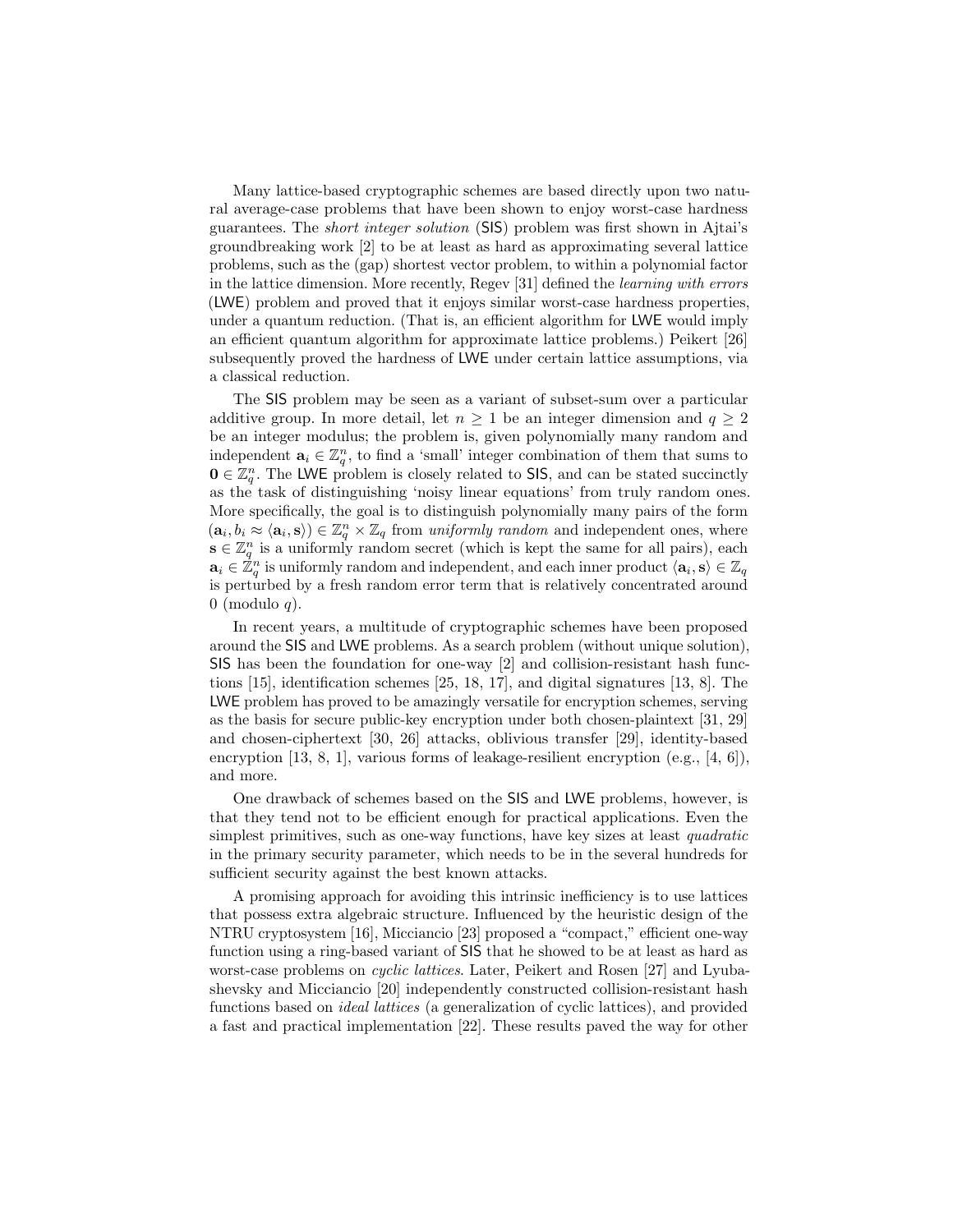efficient cryptographic constructions, including identification schemes [19] and signatures [21, 19]. (The recent fully homomorphic cryptosystem of Gentry [12] is also based on ideal lattices, but it relies on new assumptions that are not related to SIS or LWE.)

Despite its expected utility, a compact analogue of LWE with comparable security properties has not yet appeared in the literature (though see Section 1.5 for discussion of a recent related work). Indeed, the perspectives and techniques that have so far been employed for the ring-SIS problem appear insufficient for adapting the more involved hardness proofs for LWE to the ring setting. Our main contributions in this paper are to define an appropriate version of the learning with errors problem in a wide class of rings, and to prove its hardness under worst-case assumptions on ideal lattices in these rings.

#### 1.1 Informal Description of Results

Here we give an informal overview of the ring-LWE problem and our hardness results for it. For concreteness, this summary deals with one particular 'nice' ring, and deliberately omits the exact error distribution for which we can prove hardness. Our results actually apply much more generally to *rings of algebraic* integers in number fields, and the error distribution is defined precisely using concepts from algebraic number theory.

Let  $f(x) = x^n + 1 \in \mathbb{Z}[x]$ , where the security parameter *n* is a power of 2, making  $f(x)$  irreducible over the rationals. (This particular  $f(x)$  comes from the family of *cyclotomic* polynomials, which play a special role in this work.) Let  $R = \mathbb{Z}[x]/\langle f(x) \rangle$  be the ring of integer polynomials modulo  $f(x)$ . Elements of R (i.e., residues mod  $f(x)$ ) are typically represented by integer polynomials of degree less than n. Let  $q = 1 \mod 2n$  be a sufficiently large public prime modulus (bounded by a polynomial in n), and let  $R_q = R/\langle q \rangle = \mathbb{Z}_q[x]/\langle f(x) \rangle$  be the ring of integer polynomials modulo both  $f(x)$  and q. Elements of  $R_q$  may be represented by polynomials of degree less than  $n$  -whose coefficients are from  $\{0, \ldots, q-1\}.$ 

In the above-described ring, the R-LWE problem may be described as follows. Let  $s = s(x) \in R_q$  be a uniformly random ring element, which is kept secret. Analogously to standard LWE, the goal of the attacker is to distinguish arbitrarily many (independent) 'random noisy ring equations' from truly uniform ones. More specifically, the noisy equations are of the form  $(a, b \approx a \cdot s) \in R_q \times R_q$ , where a is uniformly random and the product  $a \cdot s$  is perturbed by some 'small' random error term, chosen from a certain distribution over R.

Main Theorem 1 (Informal) Suppose that it is hard for polynomial-time quantum algorithms to approximate the shortest vector problem (SVP) in the worst case on ideal lattices<sup>1</sup> in R to within a fixed poly(n) factor. Then any  $poly(n)$  number of samples drawn from the R-LWE distribution are pseudorandom to any polynomial-time (even quantum) attacker.

<sup>&</sup>lt;sup>1</sup> Briefly, an ideal lattice in  $R$  is just an ideal under some appropriate geometric embedding. See Section 1.3 for a precise definition and discussion.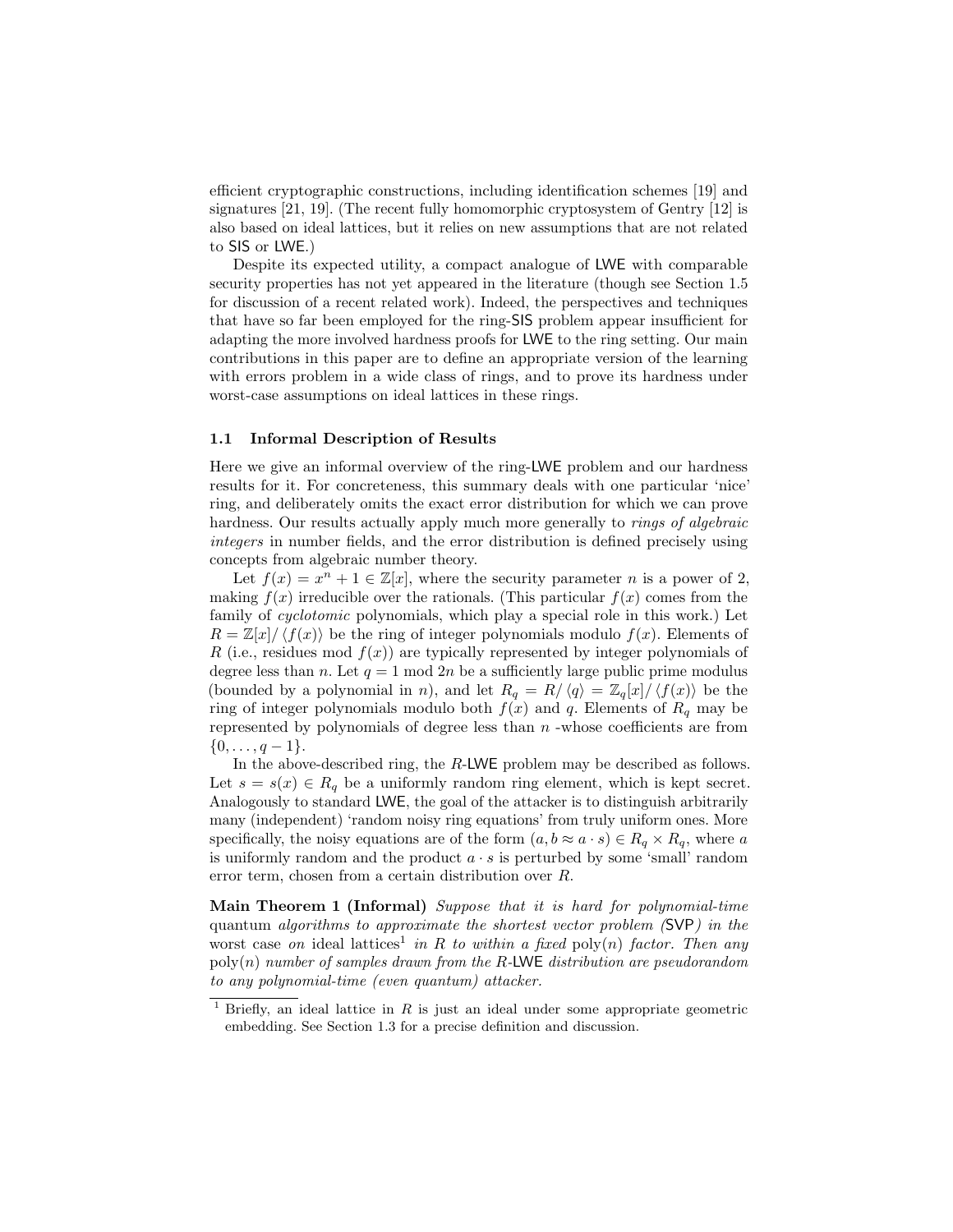Our main theorem follows from two component results, which are each of independent interest.

Worst-case hardness of the search problem. We give a quantum reduction from approximate SVP (in the worst case) on ideal lattices in  $R$  to the search version of ring-LWE, where the goal is to *recover* the secret  $s \in R_q$  (with high probability, for any s) from arbitrarily many noisy products. This result follows the general outline of Regev's iterative quantum reduction for general lattices [31], but ideal lattices introduce several new technical roadblocks in both the 'algebraic' and 'geometric' components of the reduction. We overcome these obstacles using perspectives and tools from algebraic number theory, in particular, the canonical embedding of a number field and the Chinese remainder theorem. Our result is stated formally as Theorem 1, and is proved throughout Section 3.

We point out that in contrast with standard LWE, the precise error distribution for which we can prove worst-case hardness is somewhat subtle: the distribution has up to n independent parameters (one for each direction in a certain orthogonal basis) which themselves are chosen at random and kept secret. Most cryptographic applications only require (for correctness) that the error distribution be relatively concentrated, so this form of noise generally presents no problem. (It is also possible show hardness for a fixed spherical distribution, but for a slightly super-polynomial approximation factor, modulus  $q$ , and reduction runtime.) The non-spherical error distribution is an artifact of our proof technique, and can perhaps be avoided using additional ideas.

Search / decision equivalence. We then show that the R-LWE distribution is in fact pseudorandom if the search problem is hard (given arbitrarily many samples). This result is also inspired by analogous reductions for the standard LWE problem [7, 31], but again the ring context presents new obstacles, primarily related to proving that the *entire n*-dimensional quantity  $b \approx a \cdot s$  is simultaneously pseudorandom. Here again, the solution seems to rely inherently on tools from algebraic number theory. The full result is stated as Theorem 2, and is proved throughout Section 4.

We stress that our search/decision equivalence works for a wide class of natural noise distributions, and is entirely classical (no quantum). Therefore, it is of value even without our worst-case reduction, and can be understood independently of it. For example, if one makes the plausible conjecture that the search version of R-LWE is hard for a fixed spherical error distribution and small modulus  $q$ , then our proof demonstrates that the same R-LWE distribution is also pseudorandom.

## 1.2 Discussion and Applications

For cryptographic applications, the R-LWE problem has many attractive features. First note the cryptographic strength of R-LWE versus standard LWE (or, for that matter, any other common number-theoretic function): each noisy product  $b \approx a \cdot s$  is a pseudorandom *n*-dimensional vector over  $\mathbb{Z}_q$ , rather than just a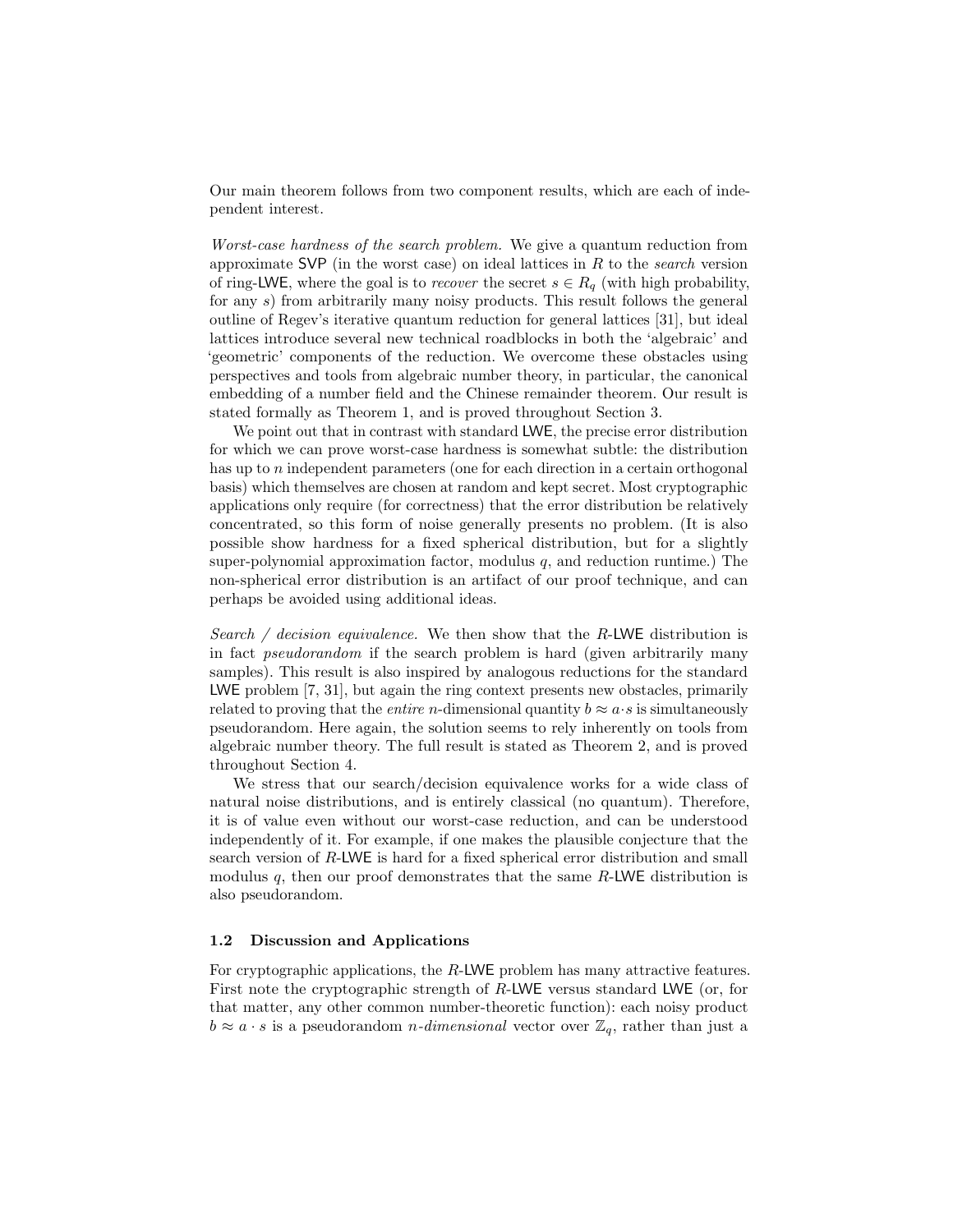scalar, and we can generate as many of these values as we like. Yet the cost of generating them is quite small: polynomial multiplication can be performed in  $O(n \log n)$  scalar operations using the Fast Fourier Transform (FFT). Moreover, the specific choice of polynomial  $f(x) = x^n + 1$  and modulus  $q = 1$  mod  $2n$ (among others) admits an optimized implementation that works entirely over the field  $\mathbb{Z}_q$ , and is very fast on modern architectures (see [22]). Finally, in most applications each sample  $(a, b) \in R_q \times R_q$  from the R-LWE distribution can replace n samples  $(a, b) \in \mathbb{Z}_q^n \times \mathbb{Z}_q$  from the standard LWE distribution, thus reducing the size of the public key (and often the secret key as well) by a  $\Theta(n)$ factor. This is especially beneficial because key size has probably been the main barrier to practical lattice-based cryptosystems with rigorous security analysis.

Sample cryptosystem. As an example application, we exploit the pseudorandomness of the R-LWE distribution (e.g., over the ring  $R = \mathbb{Z}[x]/\langle x^n + 1 \rangle$  described above) to construct a simple semantically secure public-key cryptosystem. This scheme and its security proof are a direct translation of the 'dual' scheme from [13] based on the standard LWE problem, and similarly direct adaptations are possible for most other LWE-based schemes, including Regev's original 'primal' cryptosystem [31], Peikert's CCA-secure cryptosystem [26], and at least the identity-based encryption schemes of [13, 8].<sup>2</sup>

In our example cryptosystem, the key generation algorithm chooses  $m \approx$  $\lg q = O(\log n)$  uniformly random and independent elements  $a_i \in R_q$ , along with m random 'small' ring elements  $r_i \in R$  (e.g., having uniformly random and independent 0-1 coefficients when viewed as polynomials). The element  $a_{m+1} \in R_q$  is computed as  $a_{m+1} = \sum_{i \in [m]} r_i \cdot a_i$ . The public and secret keys, respectively, are the tuples

$$
(a_1, \ldots, a_{m+1}) \in R_q^{m+1}
$$
 and  $(r_1, \ldots, r_m, r_{m+1} = -1) \in R^{m+1}$ .

This key generation procedure has two main properties: first, the public key is essentially uniform (statistically) over  $R_q^{m+1}$ , which can be shown by a variant of the leftover hash lemma for the ring  $R_q$  [23]. Second, the public and secret keys satisfy  $\sum_i r_i \cdot a_i = 0 \in R_q$ .

To encrypt an *n*-bit message  $z \in \{0,1\}^n$ , view it as an element of R by using its bits as the 0-1 coefficients of a polynomial. Choose a uniformly random  $s \in R_q$ , and for each  $i \in [m+1]$  compute  $b_i \approx a_i \cdot s \in R_q$ , where each product is perturbed by an independent 'small' error term  $e_i \in R$  from the prescribed LWE error distribution. Lastly, subtract (modulo  $q$ ) from  $b_{m+1}$  the ring element  $z \cdot \lfloor q/2 \rfloor$ . The ciphertext is the tuple  $(b_1, \ldots, b_{m+1}) \in R_q^{m+1}$ . Note that semantic security is straightforward to prove, because the adversary's view, i.e., the public key and ciphertext, simply consists of  $m + 1$  samples from the pseudorandom R-LWE distribution, which hide the message.

To decrypt the ciphertext, simply compute

$$
\sum r_i \cdot b_i \approx z \cdot \lfloor q/2 \rceil + \left( \sum r_i \cdot a_i \right) \cdot s = z \cdot \lfloor q/2 \rceil + 0 \cdot s \in R_q,
$$

<sup>2</sup> Some of these constructions also require an adaptation of the basis-generation procedure of [5] to the ring setting, which was done in [32].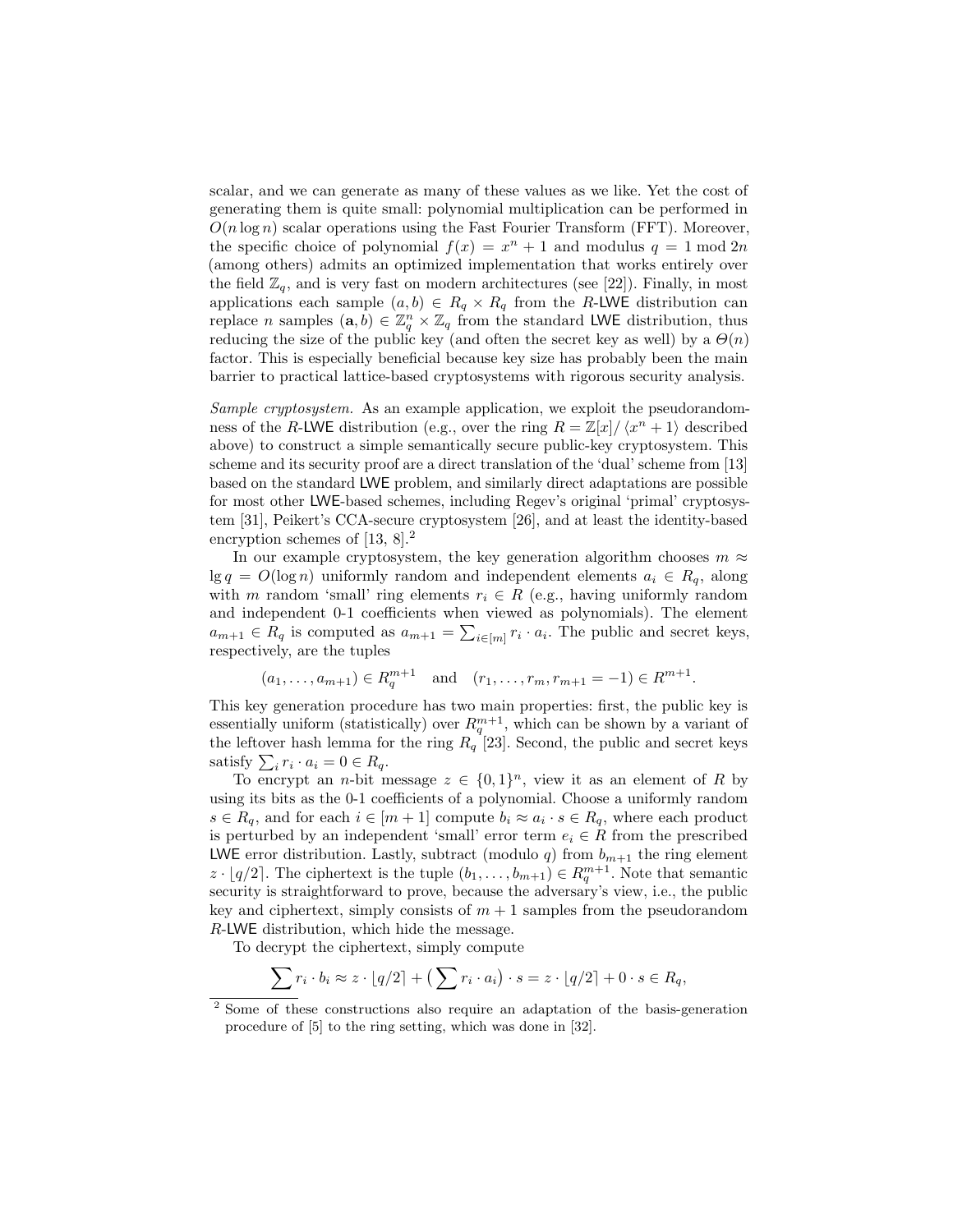where the  $\approx$  symbol hides  $\sum_i r_i \cdot e_i \in R$ , the error terms accumulated by the short elements from the secret key. For appropriate choices of parameters, the coefficients of this sum have magnitudes much smaller than  $q/2$ , so the bits of z can be recovered by rounding each coefficient back to either 0 or  $|q/2|$ , whichever is closest (mod  $q$ ).

Security. Given the utility, flexibility, and efficiency of the ring-LWE problem, a natural question is: how plausible is the underlying assumption? All of the algebraic and algorithmic tools (including quantum computation) that we employ in our hardness reductions can also be brought to bear against SVP and other problems on ideal lattices. Yet despite much effort in this vein, we have been unable to make any significant progress in attacking these problems. The best known algorithms for ideal lattices perform essentially no better than their generic counterparts, which require exponential time and space to achieve a  $poly(n)$  approximation factor [3].

We also gain some confidence in the inherent hardness of ideal lattices from the fact that they arise (under a suitable definition; see Section 1.3 below) from a deep and well-studied branch of mathematics, which has also been investigated reasonably thoroughly from a computational point of view (see, e.g., [9]). Due to their recent application in the design of cryptographic schemes, however, it is probably still too early to say anything about their security with great confidence. Further study is certainly a very important research direction.

## 1.3 Ideal Lattices

Here we give a brief description of ideal lattices, survey their use in previous work, and compare to our work. All of the definitions of ideal lattices from prior work are instances of the following general notion: let  $R$  be a ring whose additive group is isomorphic to  $\mathbb{Z}^n$  (i.e., it is a free Z-module of rank n), and let  $\sigma$  be an additive isomorphism mapping R to some lattice  $\sigma(R)$  in an n-dimensional real vector space (e.g.,  $\mathbb{R}^n$ ). The family of ideal lattices for the ring R under the embedding  $\sigma$  is the set of all lattices  $\sigma(\mathcal{I})$ , where  $\mathcal I$  is an ideal in  $R$ <sup>3</sup>. For instance, taking  $R = \mathbb{Z}[x]/\langle x^n - 1 \rangle$  and the naïve "coefficient embedding"  $\sigma$ , i.e., the one that views the coefficients of a polynomial residue (modulo  $x<sup>n</sup> - 1$ ) as an integer vector in  $\mathbb{Z}^n$ , leads exactly to the family of (integer) cyclic lattices. Note that under the coefficient embedding, addition of ring elements simply corresponds to (coordinate-wise) addition of their vectors in  $\mathbb{Z}^n$ , but multiplication does not have such a nice geometrical interpretation, due to the reduction modulo  $x<sup>n</sup> - 1$ .

The main difference between this work and almost all previous work is in the choice of embedding  $\sigma$ . Prior works [23, 27, 20, 21, 12, 19, 32] used rings of the form  $\mathbb{Z}[x]/\langle f(x)\rangle$  with the coefficient embedding described above. In this work, following Peikert and Rosen [28], we instead consider the so-called canonical embedding from algebraic number theory. Strictly speaking, the coefficient and

<sup>&</sup>lt;sup>3</sup> An ideal  $\mathcal I$  in a ring R is an additive subgroup of R that is closed under multiplication by R.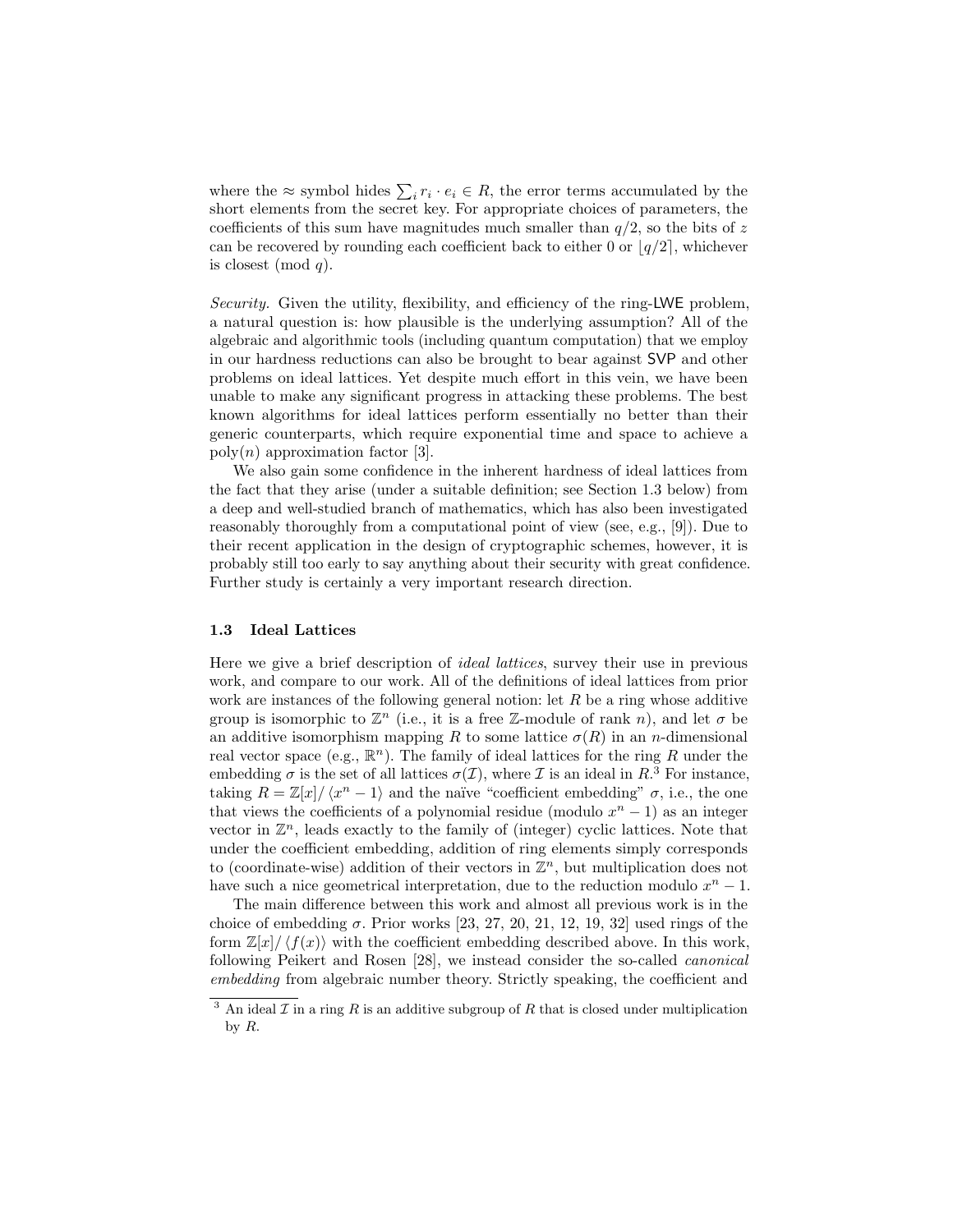canonical embeddings are equivalent up to a fixed linear transformation that introduces some distortion. (In fact, this is true of any two fixed embeddings, under our definition above.) Moreover, in many cases the distortion is small; for example, in the ring  $\mathbb{Z}[x]/\langle x^n + 1 \rangle$  for n a power of 2, the transformation is even an isometry (i.e., a scaled rotation). In such cases, lattice problems are essentially equivalent under either embedding. Yet due to its central role in the study of number fields and useful geometric properties (explained below), we contend that the canonical embedding is the 'right' notion to use in the study of ideal lattices.

First, unlike the coefficient embedding, under the canonical embedding both addition and multiplication of ring elements are simply coordinate-wise. As a result, both operations have simple geometric interpretations leading to tight bounds, and probability distributions such as Gaussians behave very nicely under multiplication by fixed elements. In contrast, understanding the behavior of multiplication under the coefficient embedding required previous work to introduce notions like the expansion factor, which implicitly measures the distortion involved in going between the coefficient and canonical embeddings, but is not of much help for analyzing probability distributions. Second, although for many rings the two embeddings are nearly isometric, in many other rings of interest the distortion can be quite large — even super-polynomial in the dimension for some cyclotomic polynomial rings [11]. This may explain why we can prove tight hardness results for all such cyclotomic rings (as explained below), whereas previous work was mostly restricted to  $\mathbb{Z}[x]/\langle x^n + 1 \rangle$  for n a power of 2 (and a few others). A third point in favor of the canonical embedding is that it also behaves very nicely under the automorphisms that we use in our search-to-decision reductions for ring-LWE.

Moving now to the choice of ring  $R$ , in this work our main focus is on the rings of integer polynomials modulo a cyclotomic polynomial.<sup>4</sup> From an algebraic point of view, it is more natural to view these rings as the rings of (algebraic) integers in cyclotomic number fields, and this is indeed the perspective we adopt. Moreover, our main theorem's first component (hardness of the search version of ring-LWE) applies generically to the ring of integers in any number field. Almost all previous work applied to rings of the form  $\mathbb{Z}[x]/\langle f(x)\rangle$  for a monic irreducible  $f(x)$  having small "expansion" (under the coefficient embedding mentioned above). This set of rings is incomparable to the set used in our work, although for some important examples like cyclotomics, our set is larger.

Rings of integers in number fields have some nice algebraic properties that are useful for our results. For instance, they have unique factorization of ideals, and their fractional ideals form a multiplicative group; in general, neither property holds in  $\mathbb{Z}[x]/\langle f(x)\rangle$ , even for monic and irreducible  $f(x)$  (as demonstrated by the ring  $\mathbb{Z}[x]/\langle x^2+3\rangle$ ). Another useful property is that certain number fields, such as the cyclotomic number fields used in our search/decision reduction, have automorphisms that 'shuffle' groups of related prime ideals while still preserving

<sup>&</sup>lt;sup>4</sup> The *mth* cyclotomic polynomial in  $\mathbb{Z}[x]$  is the polynomial of degree  $n = \varphi(m)$  whose roots are the primitive mth roots of unity  $\zeta_m^i$  for  $i \in \mathbb{Z}_m^*$ , where  $\zeta_m = \exp(2\pi i/m)$ .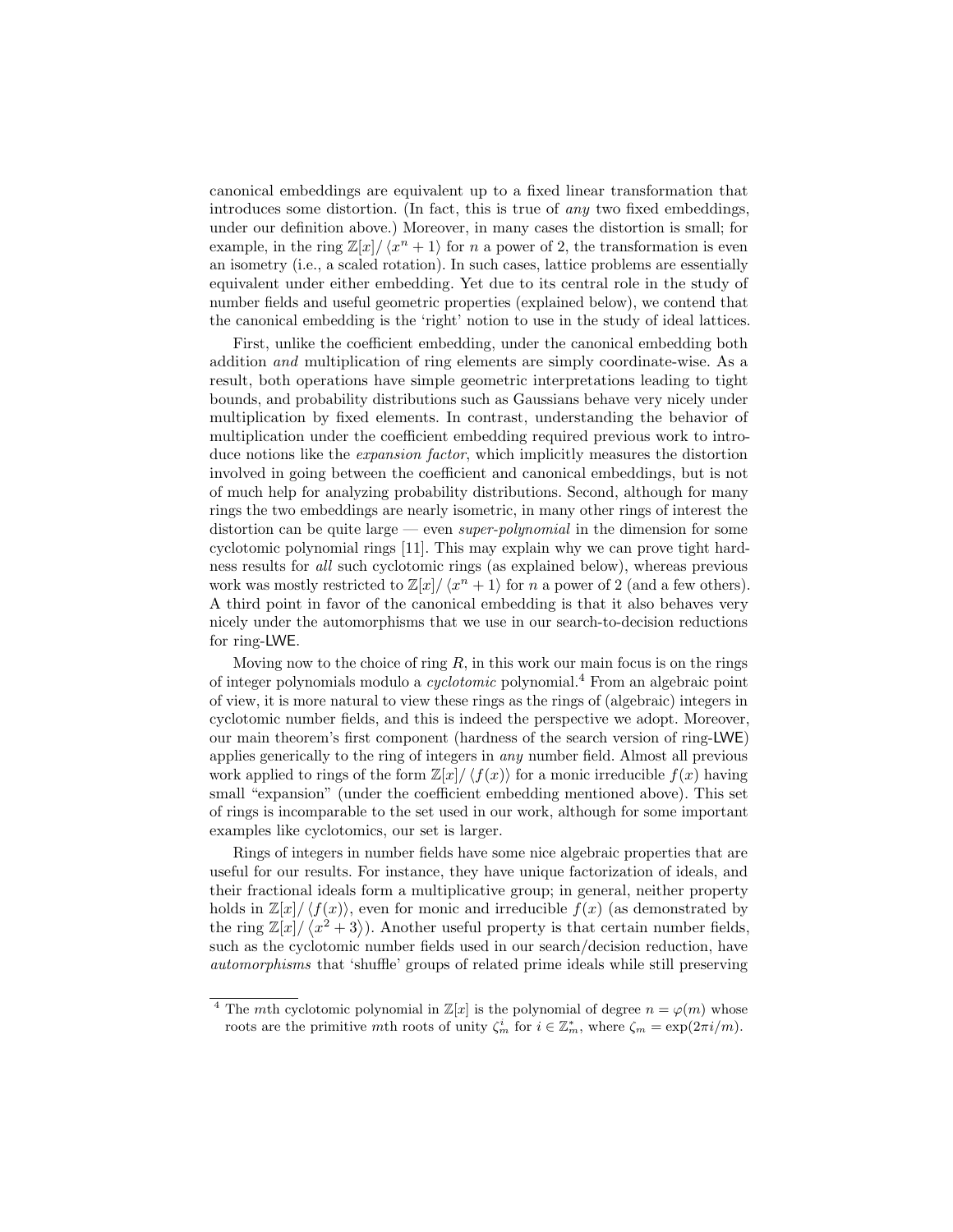the LWE error distribution (when appropriately defined using the canonical embedding).

To summarize, while the number-theoretic perspective on ideal lattices requires some investment in the mathematical background, we find that it delivers many nice geometric and algebraic properties that pay dividends in the ease of working with the objects, and in the strength and generality of results that can be obtained.

## 1.4 Techniques

We introduce several new techniques for working with rings of integers and their ideal lattices, which fall into two broad categories: first, those that work in general number fields for reducing worst-case problems on ideal lattices to ring-LWE (and related problems); second, those that work in *cyclotomic* number fields, where we demonstrate a search/decision equivalence for ring-LWE and construct cryptographic schemes. All of the new techniques are entirely classical, i.e., nonquantum. (Our main reduction uses existing quantum technology essentially as a black box.)

In the category of worst-case reductions for ideal lattices, we show how to use the Chinese remainder theorem (CRT) for 'clearing the ideal'  $\mathcal I$  from an arbitrary ideal lattice instance. This involves mapping the quotient ring  $\mathcal{I}/q\mathcal{I}$  to the fixed quotient ring  $R/qR$  in an 'algebraically consistent' way. Our CRT techniques are also compatible with the 'discrete Gaussian' style of worst-to-average-case reduction from [13], which implies simpler and slightly tighter hardness proofs for ring-SIS. We remark that prior reductions following [23] work by restricting to a *principal subideal* of  $\mathcal I$  with known generator; however, this technique does not seem to be compatible with the approaches of [31, 13], where the reduction must deal with Gaussian samples from the full ideal  $\mathcal{I}$ .

In our search/decision equivalence for ring-LWE, we also develop new techniques that exploit special properties of cyclotomic number fields of degree  $n$ namely, that they are Galois (i.e., have n automorphisms) — and our particular choice of modulus  $q$  — namely, that it 'splits completely' into n prime ideals  $q_i$ each of norm  $q = poly(n)$ , which are permuted by the automorphisms. (Interestingly, this complete splitting of  $q$  is also useful for performing the ring operations very efficiently in practice; see [22].)

The basic layout of our pseudorandomness proof is as follows: first, a hybrid argument shows that any distinguisher between the ring-LWE distribution  $A_{s,y}$ and the uniform distribution must have some noticeable advantage relative to some prime ideal factor  $q_i$  of  $\langle q \rangle$  (of the distinguisher's choice); this advantage can be amplified using standard self-reduction techniques. Next, an efficient search-to-decision reduction finds the value of s modulo  $q_i$ , using the fact that the ring modulo  $\mathfrak{q}_i$  is a field of order  $q = \text{poly}(n)$ . Then, because the automorphisms of the number field permute the  $q_i$ s, we can find s modulo each  $q_j$  by applying an appropriate automorphism to the distribution  $A_{s,\psi}$ . (Crucially, the error distribution  $\psi$  also remains legal under this transformation). Finally, we recover all of s mod q using the Chinese remainder theorem.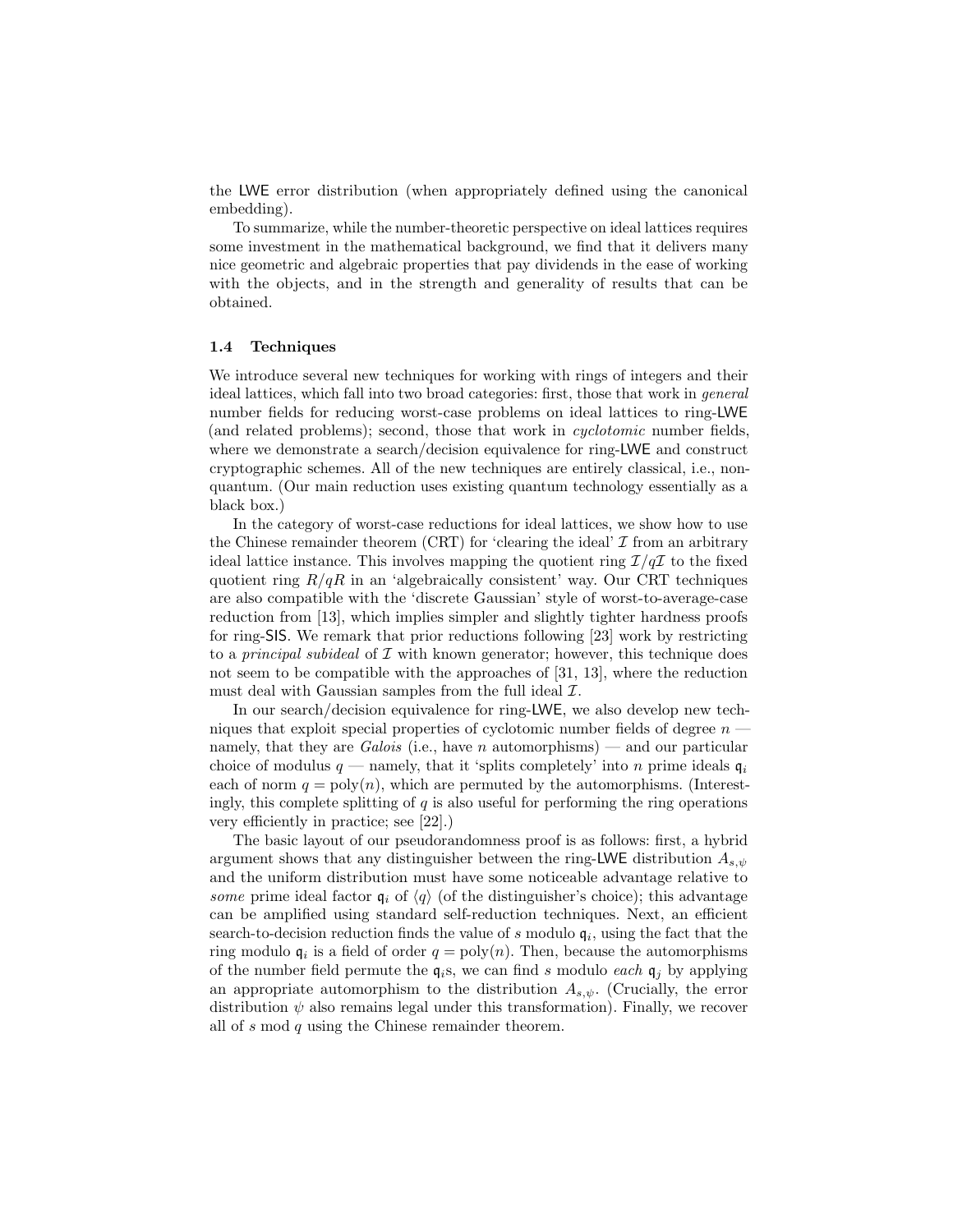#### 1.5 Related Work

In a concurrent and independent work, Stehlé, Steinfeld, Tanaka, and Xagawa [32] also formulated a variant of LWE over certain polynomial rings and proved its hardness under a worst-case (quantum) assumption. Their main application is a public-key cryptosystem with  $\log^{O(1)} n$  encryption and decryption time per message bit. Due to the close similarities between our works, we wish to give a detailed comparison of the approaches and final outcomes.

Stehlé et al. [32] give a quantum reduction from the (average-case) ring- $\mathsf{SIS}$ problem to (average-case) ring-LWE, by exploiting the duality between the two problems and making new observations about Regev's quantum machinery [31]. Then, invoking prior worst-case hardness results for ring-SIS [20], they conclude that ring-LWE is hard under a worst-case quantum assumption. More precisely, they show that the search version of ring-LWE is hard for an a priori bounded number of samples with *spherical* Gaussian noise; however, the approach does not seem to extend to the *decision* version (i.e., pseudorandomness), nor to an unbounded number of samples.

The lack of pseudorandomness has some important drawbacks. For example, a primary motivation for the use of ring-LWE is to encrypt and decrypt faster than the most efficient cryptosystems based on standard LWE. In [32], achieving this goal requires many simultaneous hard-core bits for the search variant of ring-LWE, which are obtained via the efficient Goldreich-Levin construction using Toeplitz matrices [14, Section 2.5]. This approach, however, induces a security reduction that runs in time *exponential* in the number of hard bits. Therefore, to encrypt in amortized  $\tilde{O}(1)$  time per message bit induces the assumption that ideal-SVP is hard for  $2^{o(n)}$ -time quantum algorithms. In contrast, our scheme has the same (actually somewhat better) running times under a fully polynomial assumption.

It is also worth noting that the main proof technique from [32], while quite transparent and modular, requires an a priori bound on the number of LWE samples consumed, and the modulus q and underlying approximation factor for ideal-SVP grow with this bound. This is suboptimal for cryptographic schemes (such as those in [30, 26, 6, 8]) that use a large (or even unbounded) number of samples in their security proofs. Moreover, having an unbounded number of samples seems essential for proving a search/decision equivalence for any type of LWE problem, because at the very least, the reduction needs to amplify the adversary's success probability.

# 2 Preliminaries

For a vector **x** in  $\mathbb{R}^n$  or  $\mathbb{C}^n$  and  $p \in [1,\infty]$ , we define the  $\ell_p$  norm as  $\|\mathbf{x}\|_p =$  $\left(\sum_{i\in[n]} |x_i|^p\right)^{1/p}$  when  $p < \infty$ , and  $\|\mathbf{x}\|_{\infty} = \max_{i\in[n]} |x_i|$  when  $p = \infty$ .

When working with number fields and ideal lattices, it is convenient to work with the space  $H \subseteq \mathbb{R}^{s_1} \times \mathbb{C}^{2s_2}$  for some numbers  $s_1 + 2s_2 = n$ , defined as

$$
H = \{(x_1, \ldots, x_n) \in \mathbb{R}^{s_1} \times \mathbb{C}^{2s_2} : x_{s_1+s_2+j} = \overline{x_{s_1+j}}, \ \forall \ j \in [s_2] \} \subseteq \mathbb{C}^n.
$$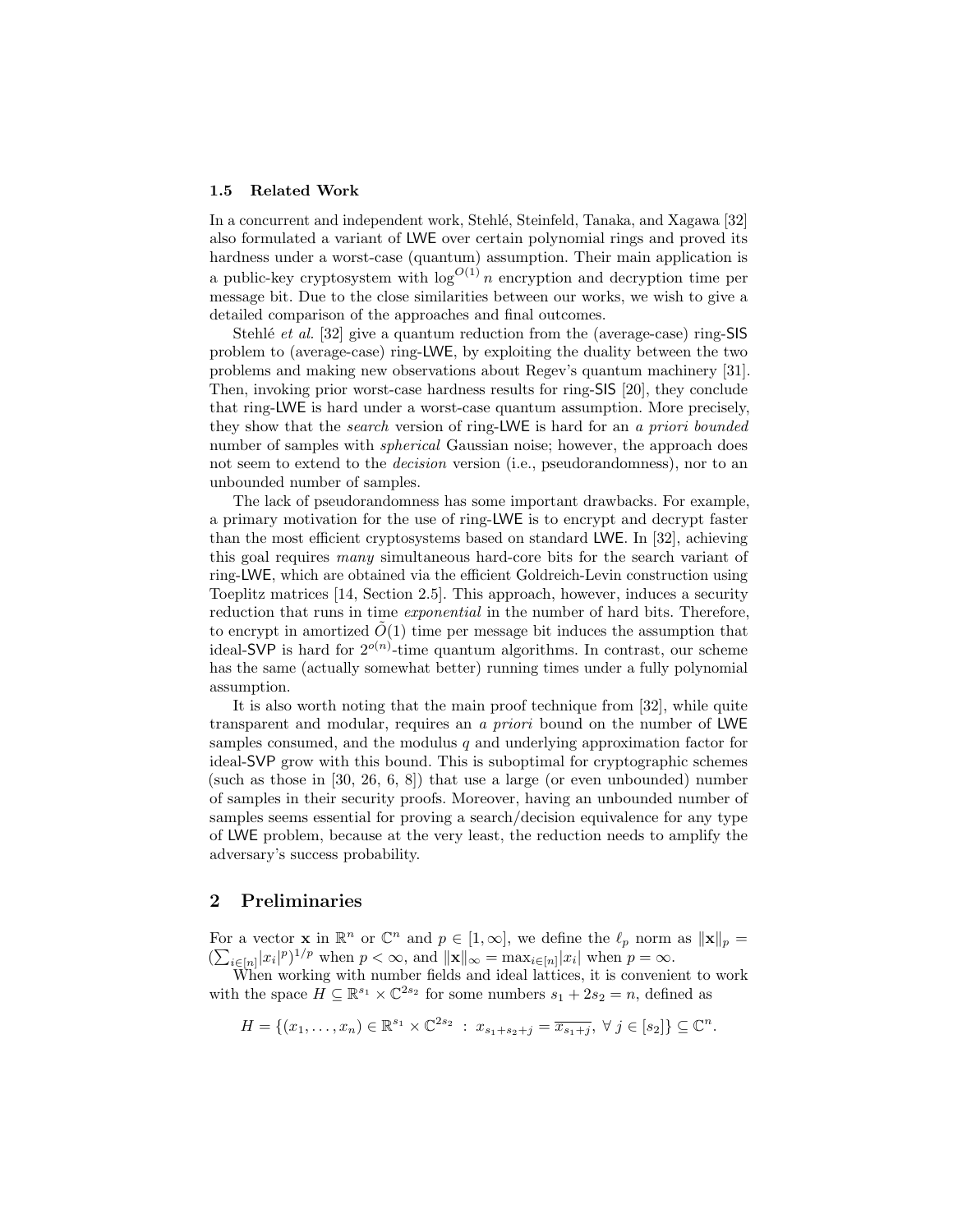It is not difficult to verify that H (with the inner product induced on it by  $\mathbb{C}^n$ ) is isomorphic to  $\mathbb{R}^n$  as an inner product space. This can seen via the orthonormal basis  $\{\mathbf{h}_i\}_{i\in[n]}$ , defined as follows: for  $j \in [n]$ , let  $\mathbf{e}_j \in \mathbb{C}^n$  be the vector with 1 in its jth (complex) coordinate, and 0 elsewhere. Then for  $j \in [s_1]$ , the basis vector  $\mathbf{h}_j = \mathbf{e}_j \in \mathbb{C}^n$ ; for  $s_1 < j \leq s_1 + s_2$ , the vector  $\mathbf{h}_j = \frac{1}{\sqrt{n}}$  $\frac{1}{2}(\mathbf{e}_j + \mathbf{e}_{j+s_2})$  and  $\mathbf{h}_{j+s_2} = \frac{\sqrt{-1}}{\sqrt{2}} (\mathbf{e}_j - \mathbf{e}_{j+s_2})$ . Note that the complex conjugation operation (which maps H to itself) acts in the  $\{\mathbf{h}_i\}_{i\in[n]}$  basis by flipping the sign of all coordinates in  $\{s_1 + s_2 + 1, \ldots, n\}.$ 

We will also equip H with the  $\ell_p$  norm induced on it from  $\mathbb{C}^n$ . We note We will also equip *H* with the  $\ell_p$  norm induced on it from  $\mathbb{C}^n$ . We note<br>that for any  $p \in [1, \infty]$ , this norm is equal within a factor of  $\sqrt{2}$  to the  $\ell_p$  norm induced on  $H$  from the isomorphism with  $\mathbb{R}^n$  described above, and that for the  $\ell_2$  norm we in fact have an equality. This (near) equivalence between H and  $\mathbb{R}^n$ will allow us to use known definitions and results on lattices in our setting, the will allow us to use known definitions and results on lattices in our set<br>only caveat being the  $\sqrt{2}$  factor when dealing with  $\ell_p$  norms for  $p \neq 2$ .

## 2.1 Lattice Background

We define a *lattice* as a discrete additive subgroup of  $H$ . We deal here exclusively with full-rank lattices, which are generated as the set of all integer linear combinations of some set of n linearly independent basis vectors  $\mathbf{B} = {\mathbf{b}_1, \ldots, \mathbf{b}_n} \subset H$ .

The minimum distance  $\lambda_1(\Lambda)$  of a lattice  $\Lambda$  in some norm  $\|\cdot\|$  is the length of a shortest nonzero lattice vector:  $\lambda_1(\Lambda) = \min_{0 \neq x \in \Lambda} ||x||$ . When left unspecified, the norm is taken to be the Euclidean norm; for the minimum distance of  $\Lambda$  in the  $\ell_p$  norm, we write  $\lambda_1^{(p)}(\Lambda)$ .

The dual lattice of  $\Lambda \subset H$  is defined as  $\Lambda^* = {\mathbf{x} \in H : \forall \mathbf{v} \in \Lambda, \langle \mathbf{x}, \mathbf{v} \rangle \in \mathbb{Z}}.$ It is easy to see that  $(A^*)^* = A$ .

Gaussian Measures. For  $r > 0$ , define the Gaussian function  $\rho_r : H \to (0, 1]$  as  $\rho_r(\mathbf{x}) = \exp(-\pi \langle \mathbf{x}, \mathbf{x} \rangle / r^2) = \exp(-\pi \|\mathbf{x}\|_2^2 / r^2)$ . By normalizing this function we obtain the *continuous* Gaussian probability distribution  $D_r$  of width r, whose density is given by  $r^{-n} \cdot \rho_r(\mathbf{x})$ . We extend this to elliptical (non-spherical) Gaussian distributions (in the basis  $\{\mathbf{h}_i\}_{i\in[n]}$ ) as follows. Let  $\mathbf{r}=(r_1,\ldots,r_n)\in(\mathbb{R}^+)^n$  be a vector of positive real numbers, such that  $r_{j+s_1+s_2} = r_{j+s_1}$  for each  $j \in [s_2]$ . Then a sample from  $D_r$  is given by  $\sum_{i \in [n]} x_i \cdot \mathbf{h}_i$ , where the  $x_i$  are chosen independently from the (one-dimensional) Gaussian distribution  $D_{r_i}$  over  $\mathbb{R}$ .

Micciancio and Regev [24] introduced a lattice quantity called the smoothing parameter, and related it to various lattice quantities.

**Definition 1.** For a lattice A and positive real  $\epsilon > 0$ , the smoothing parameter  $\eta_{\epsilon}(\Lambda)$  is defined to be the smallest r such that  $\rho_{1/r}(\Lambda^*\setminus{\{0\}}) \leq \epsilon$ .

Lemma 1 ([24, Lemma 4.1] and [31, Claim 3.8]). For any lattice  $\Lambda$ ,  $\epsilon > 0$ ,  $r \geq \eta_{\epsilon}(A)$ , and  $\mathbf{c} \in H$ , we have  $\rho_r(A + \mathbf{c}) \in [\frac{1-\epsilon}{1+\epsilon}, 1] \cdot \rho_r(A)$ .

For a lattice  $\Lambda$ , point  $\mathbf{u} \in H$ , and real  $r > 0$ , define the *discrete Gaussian* probability distribution over  $\Lambda + \mathbf{u}$  with parameter r as the distribution assigning probability proportional to  $\rho_r(\mathbf{x})$  to each  $\mathbf{x} \in \Lambda + \mathbf{u}$ .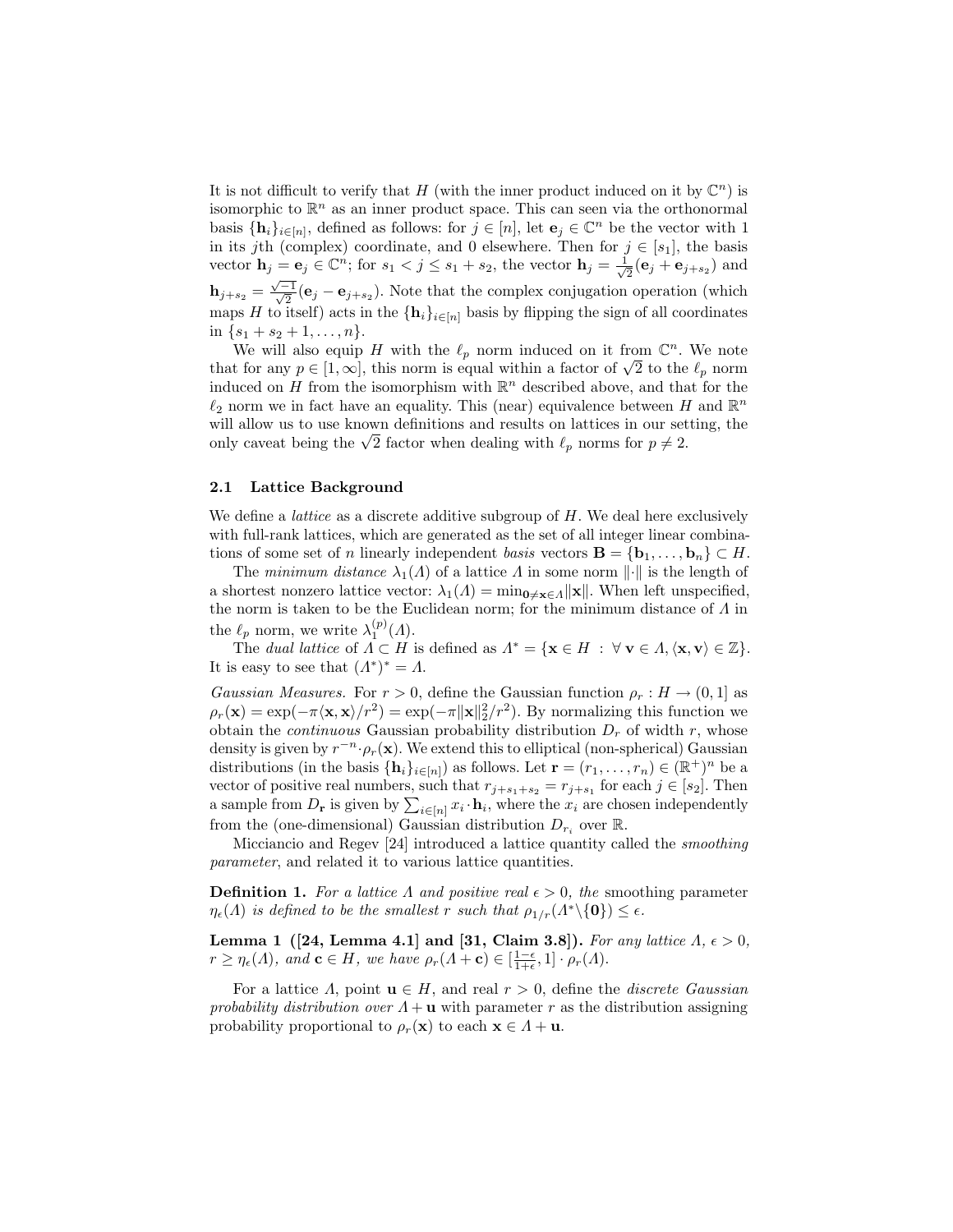We also need the following property of the smoothing parameter, which says that continuous noise 'smooths' the discrete structure of a discrete Gaussian distribution into a continuous one.

**Lemma 2** ([31]). Let  $\Lambda$  be a lattice, let  $\mathbf{u} \in H$  be any vector, and let  $r, s > 0$ be reals. Assume that  $1/\sqrt{1/r^2 + 1/s^2} \geq \eta_{\epsilon}(A)$  for some  $\epsilon < \frac{1}{2}$ . Consider the continuous distribution Y on H obtained by sampling from  $\overline{D}_{A+\mathbf{u},r}$  and then adding an element drawn independently from  $D_s$ . Then the statistical distance between Y and  $D_{\sqrt{r^2+s^2}}$  is at most 4 $\epsilon$ .

## 2.2 Algebraic Number Theory Background

Due to space constraints, we assume familiarity with the standard concepts of a number field K, its field trace Tr and norm N, and its ring of integers  $\mathcal{O}_K$ , discriminant  $\Delta_K$ , and group of (fractional) ideals. Details may be found in the full version or in any introductory book on the subject, e.g., [33].

Embeddings and Geometry. Here we describe the embeddings of a number field, which induce a natural 'canonical' geometry on it.

A number field  $K = \mathbb{Q}(\zeta)$  of degree *n* has exactly *n* field homomorphisms  $\sigma_i: K \to \mathbb{C}$  that fix every element of  $\mathbb{Q}$ . Concretely, each embedding takes  $\zeta$  to a different one of its conjugates; it can be verified that these are the only such field homomorphisms because the conjugates are the only roots of  $\zeta$ 's minimal polynomial  $f(x)$ . An embedding whose image lies in  $\mathbb R$  (corresponding to a real root of f) is called a *real* embedding; otherwise (for a complex root of f) it is called a complex embedding. Because complex roots of  $f(x)$  come in conjugate pairs, so too do the complex embeddings. The number of real and complex pairs of embeddings are denoted  $s_1$  and  $s_2$  respectively, so we have  $n = s_1 + 2s_2$ . The pair  $(s_1, s_2)$  is called the *signature* of K. By convention, we let  $\{\sigma_j\}_{j\in[s_1]}$  be the real embeddings, and we order the complex embeddings so that  $\sigma_{s_1+s_2+j}$  =  $\overline{\sigma_{s_1+j}}$  for  $j \in [s_2]$ . The canonical embedding  $\sigma: K \to \mathbb{R}^{s_1} \times \mathbb{C}^{2s_2}$  is defined as  $\sigma(x) = (\sigma_1(x), \ldots, \sigma_n(x))$ . The canonical embedding  $\sigma$  is a field homomorphism from K to  $\mathbb{R}^{s_1} \times \mathbb{C}^{2s_2}$ , where multiplication and addition in  $\mathbb{R}^{s_1} \times \mathbb{C}^{2s_2}$  are both component-wise. Due to the pairing of the complex embeddings, we have that  $\sigma$ maps into H.

By identifying elements  $K$  with their canonical embeddings in  $H$ , we can speak of geometric norms (e.g., the Euclidean norm) on  $K$ . Recalling that we define norms on H as those induced from  $\mathbb{C}^n$ , we see that for any  $x \in K$  and any  $p \in [1, \infty]$ , the  $\ell_p$  norm of x is simply  $||x||_p = ||\sigma(x)||_p = \left(\sum_{i \in [n]} |\sigma_i(x)|^p\right)^{1/p}$ for  $p < \infty$ , and is  $\max_{i \in [n]} |\sigma_i(x)|$  for  $p = \infty$ . (As always, we assume the  $\ell_2$  norm when  $p$  is omitted.) Because multiplication of embedded elements is componentwise (since  $\sigma$  is a ring homomorphism), we have  $||x \cdot y||_p \le ||x||_{\infty} \cdot ||y||_p$  for any  $x, y \in K$  and any  $p \in [1, \infty]$ . Thus the  $\ell_{\infty}$  norm acts as an 'absolute value' for K that bounds how much an element 'expands' any other by multiplication.

Using the canonical embedding also allows us to think of the distribution  $D_{\mathbf{r}}$  (for  $\mathbf{r} \in (\mathbb{R}^+)^n$ ) over H as a distribution over K. Strictly speaking, the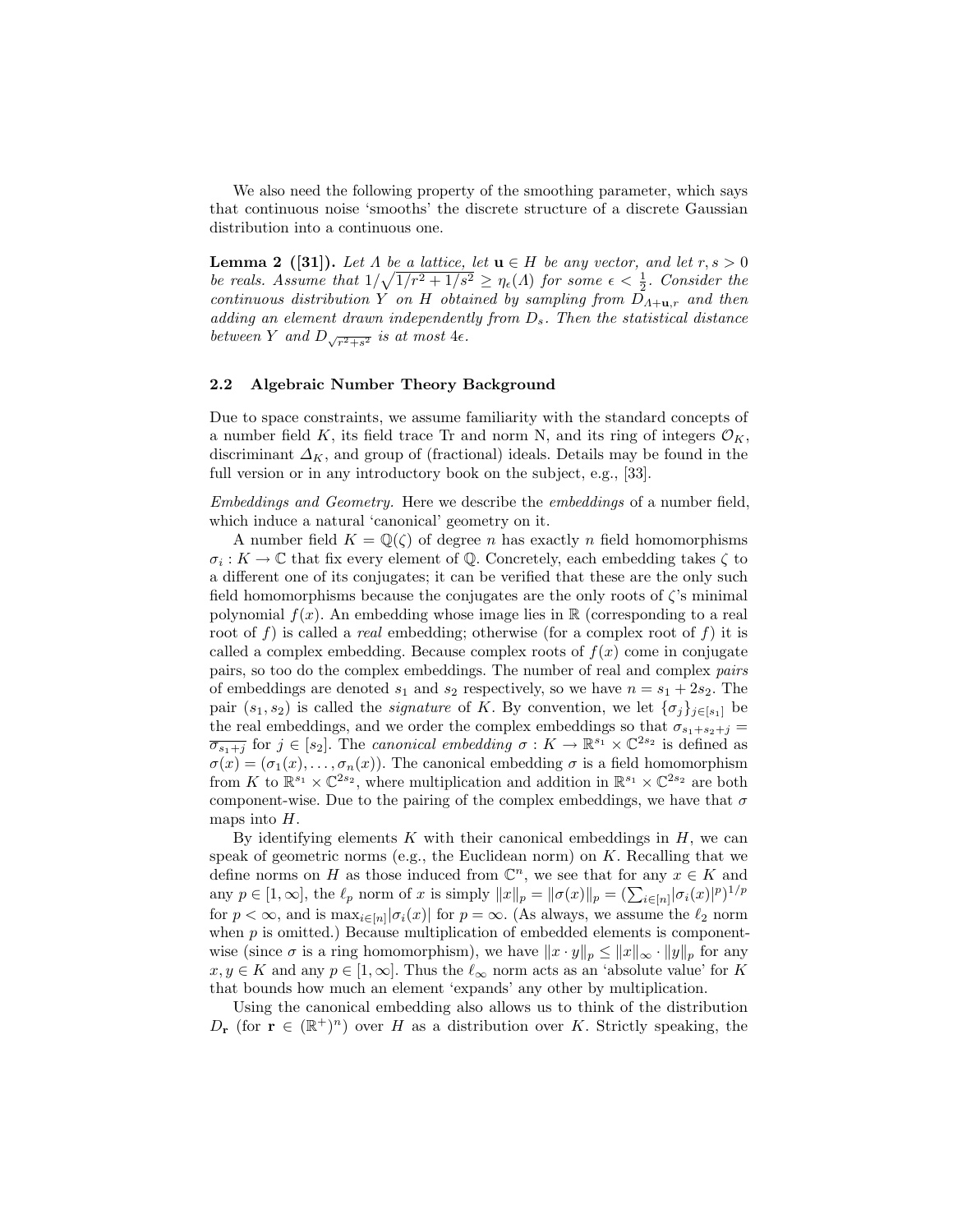distribution  $D_r$  is not quite over K, but rather over the field  $K_{\mathbb{R}} = K \otimes_{\mathbb{Q}} \mathbb{R}$ , which, roughly speaking, is to K as  $\mathbb R$  is to Q. Since multiplication of elements in the number field is mapped to coordinate-wise multiplication, we get that for any element  $x \in K$ , the distribution of  $x \cdot D_r$  is  $D_{r'}$ , where  $r'_i = r_i \cdot |\sigma_i(x)|$  (this uses the fact that our distributions have the same variance in the complex and real components of each embedding).

Ideal Lattices. Here we recall how (fractional) ideals in K yield lattices under the canonical embedding, and describe some of their properties. Recall that a fractional ideal  $\mathcal I$  has a  $\mathbb Z$ -basis  $U = \{u_1, \ldots, u_n\}$ . Therefore, under the canonical embedding  $\sigma$ , the ideal yields a rank-n *ideal lattice* having basis  $\{\sigma(u_1), \ldots, \sigma(u_n)\} \subset H$ . The fundamental volume of the ideal lattice  $\sigma(\mathcal{I})$  is  $|\text{det}(\sigma(U))| = N(\mathcal{I}) \cdot \sqrt{\Delta_K}$ ; as expected, this quantity is basis-invariant. For convenience, we often identity an ideal with its embedded lattice, and speak of, e.g., the minimum distance  $\lambda_1(\mathcal{I})$  of an ideal, etc.

We now recall the notion of a dual ideal and explain its close connection to both the inverse ideal and the dual lattice. For more details, see, e.g., [10].

For a (fractional) ideal I, its (fractional) dual ideal is defined as  $\mathcal{I}^{\vee}$  =  ${x \in K : \text{Tr}(x\mathcal{I}) \subset \mathbb{Z}}$ . It is not difficult to see that, under the canonical embedding into  $H$ , the dual ideal embeds exactly as the complex conjugate of the dual lattice, i.e.,  $\sigma(I^{\vee}) = \overline{\sigma(I)^*}$ . This is due to the fact that  $\text{Tr}(xy) = \sum_i \sigma_i(x)\sigma_i(y) =$  $\langle \sigma(x), \overline{\sigma(y)} \rangle$ .

Except in the trivial number field  $K = \mathbb{Q}$ , the ring of integers  $\mathcal{O}_K$  is not self-dual, nor are an ideal and its inverse dual to each other. Fortunately, a useful and important fact is that an ideal and its inverse are equivalent up to multiplication by the dual ideal of the entire ring. That is, for any fractional ideal *I*, its dual ideal is  $\mathcal{I}^{\vee} = \mathcal{I}^{-1} \cdot \mathcal{O}_K^{\vee}$ . (Notice that for  $\mathcal{I} = \mathcal{O}_K$  this holds by definition, since  $\mathcal{O}_K^{-1} = \mathcal{O}_K$ .) The dual ideal  $\mathcal{O}_K^{\vee}$  is itself sometimes called the codifferent ideal.

Chinese Remainder Theorem. Here we recall the Chinese remainder theorem (CRT) for the ring of integers in a number field, and some of its important consequences for this work. Let  $K$  be an arbitrary fixed number field and let  $R = \mathcal{O}_K$  be its ring of integers.

**Lemma 3 (Chinese remainder theorem).** Let  $\mathcal{I}_1, \ldots, \mathcal{I}_r$  be pairwise coprime ideals in R, and let  $\mathcal{I} = \prod_{i \in [r]} \mathcal{I}_i$ . The natural ring homomorphism  $C: R \to$  $\oplus_{i\in[r]}(R/\mathcal{I}_i)$  induces a ring isomorphism  $R/\mathcal{I}\to \bigoplus_{i\in[r]}(R/\mathcal{I}_i)$ .

We state the following important consequences of the CRT; proofs are given in the full version.

**Lemma 4.** Let  $\mathcal I$  and  $\mathcal J$  be ideals in R. Then there exists  $t \in \mathcal I$  such that the *ideal*  $t \cdot \mathcal{I}^{-1}$  ⊆ R *is coprime to J. Moreover, such t can be found efficiently given*  $I$  and the prime ideal factorization of  $J$ .

**Lemma 5.** Let  $\mathcal I$  and  $\mathcal J$  be ideals in R, let  $t \in \mathcal I$  be such that  $t \cdot \mathcal I^{-1}$  is coprime with J, and let M be any fractional ideal in K. Then the function  $\theta_t : K \to K$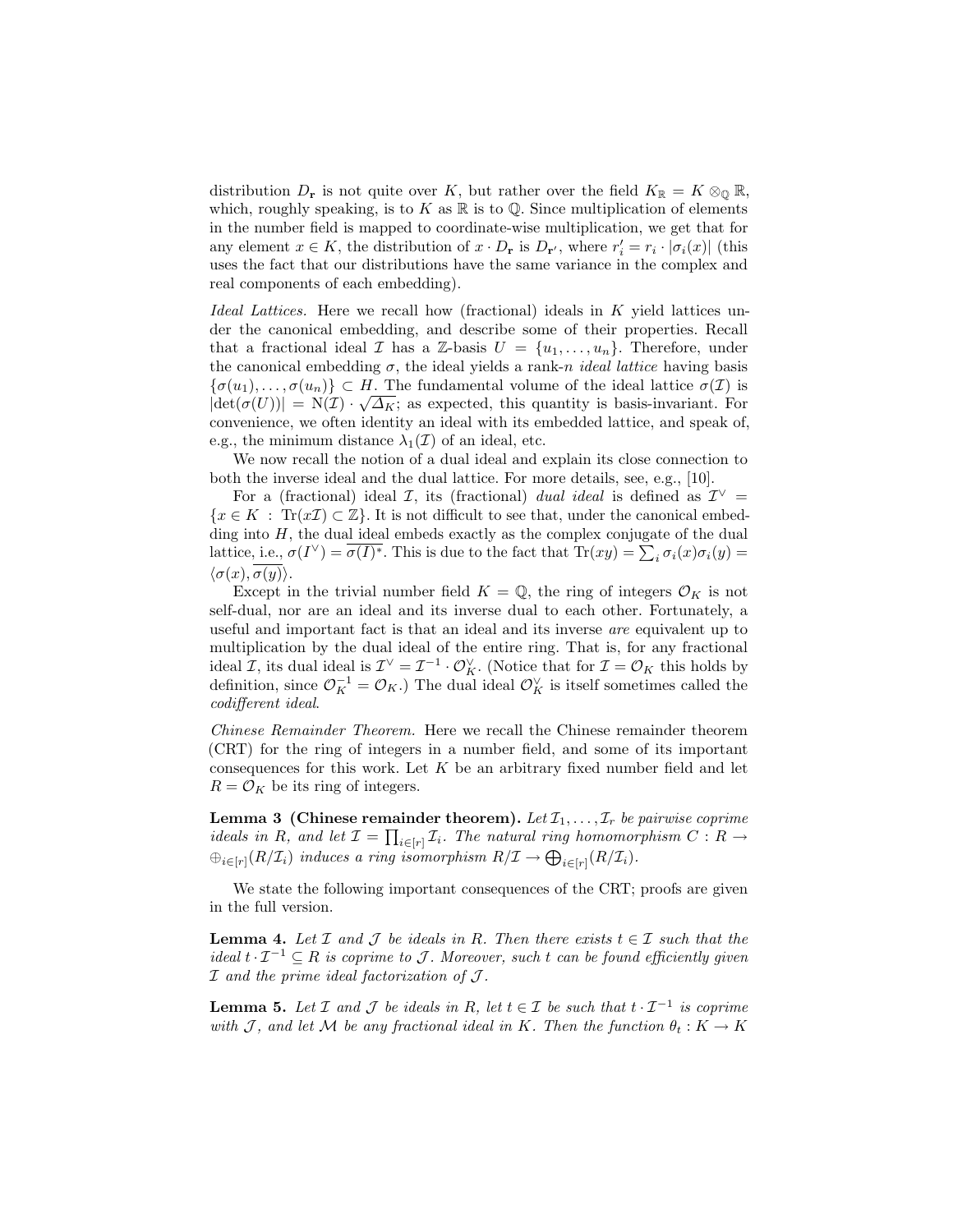defined as  $\theta_t(u) = t \cdot u$  induces an isomorphism from  $\mathcal{M}/\mathcal{I}\mathcal{M}$  to  $\mathcal{I}\mathcal{M}/\mathcal{I}\mathcal{J}\mathcal{M}$ , as R-modules. Moreover, this isomorphism may be inverted efficiently given  $\mathcal{I}, \mathcal{J},$  $M$ , and  $t$ .

Other Properties of Cyclotomic Number Fields. Here we state a few more useful facts about cyclotomic number fields, which are used only in our search-to-decision reductions of Section 4.

Letting  $K = \mathbb{Q}(\zeta)$  for  $\zeta = \zeta_m$  be the mth cyclotomic number field, recall that  $\mathcal{O}_K = \mathbb{Z}[\zeta]$ . For an integer prime  $q \in \mathbb{Z}$ , the factorization of the ideal  $\langle q \rangle$ is as follows. Let the factorization of  $\Phi_m(x)$  modulo q (i.e., in  $\mathbb{Z}_q[x]$ ) into monic irreducible polynomials be  $\Phi_m(x) = \prod_i (f_i(x))^{e_i}$ . Then in  $\mathcal{O}_K$ , the prime ideal if it is here in  $\mathcal{L}_m$  is  $\mathcal{L}_m$  if  $\mathcal{L}_m$  is  $\mathcal{L}_m$  is  $\mathcal{L}_m$  is  $\mathcal{L}_m$  is  $\mathcal{L}_m$  is  $\mathcal{L}_m$  is  $\mathcal{L}_m$  is  $\mathcal{L}_m$  is  $\mathcal{L}_m$  is  $\mathcal{L}_m$  is  $\mathcal{L}_m$  is  $\mathcal{L}_m$  is  $\mathcal{L}_m$  is a prime i with norm  $q^{\deg(f_i)}$ .<sup>5</sup>

For an integer prime  $q = 1 \mod m$ , the field  $\mathbb{Z}_q$  has a primitive mth root of unity r, because the multiplicative group of  $\mathbb{Z}_q$  is cyclic with order  $q-1$ . Indeed, there are  $n = \varphi(m)$  distinct such roots of unity  $r^i \in \mathbb{Z}_q$ , for  $i \in \mathbb{Z}_m^*$ . Therefore, the cyclotomic polynomial  $\Phi_m(x)$  factors in  $\mathbb{Z}_q[x]$  as  $\Phi(x) = \prod_{i \in \mathbb{Z}_m^*}^{\infty} (x - r^i)$ . The ideal  $\langle q \rangle \subset \mathcal{O}_K$  then "splits completely" into n distinct prime ideals, as  $\langle q \rangle = \prod_{i \in \mathbb{Z}_m^*} \mathfrak{q}_i$  where  $\mathfrak{q}_i = \langle q, \zeta - r^i \rangle$  is prime and has norm q. (The fact that the ideal  $\langle q \rangle$  splits into *distinct* prime ideals with *small* norm will be crucial in our search-to-decision for ring-LWE.)

We also need the fact that K has  $n = \varphi(m)$  automorphisms  $\tau_k : K \to K$ indexed by  $k \in \mathbb{Z}_m^*$ , which are defined by  $\tau_k(\zeta) = \zeta^k$ . The automorphisms  $\tau_j$  "act transitively" on the prime ideals  $\mathfrak{q}_i$ , i.e.,  $\tau_j(\mathfrak{q}_i) = \mathfrak{q}_{i/j}$ . This fact follows directly from the fact that cyclotomic number fields are Galois extensions of Q.

Computation in Number Fields. All of the operations required by our reductions can be performed in polynomial time given a suitable representation of the number field and its ring of integers. Due to space constraints, we defer the details to the full version.

We now define some seemingly hard computational problems on ideal lattices in number fields.

**Definition 2.** Let K be a number field endowed with some geometric norm (e.g., the  $\ell_2$  norm), and let  $\gamma \geq 1$ . The K-SVP<sub> $\gamma$ </sub> problem (in the given norm) is: given a (fractional) ideal I in K, find some nonzero  $x \in \mathcal{I}$  such that  $||x|| \leq \gamma \cdot \lambda_1(\mathcal{I}).$ 

**Definition 3.** Let  $K$  be a number field endowed with some geometric norm (e.g., the  $\ell_{\infty}$  norm), let  $\mathcal I$  be a (fractional) ideal in K, and let  $d < \lambda_1(\mathcal I)/2$ . The K-BDD<sub>I,d</sub> problem (in the given norm) is: given I and y of the form  $y = x + e$ for some  $x \in \mathcal{I}$  and  $||e|| \leq d$ , find x.

Without loss of generality, both of the above problems may be restricted to integral ideals  $\mathcal{I} \subseteq \mathcal{O}_K$ , by the following scaling argument: if  $\mathcal{I}$  is a fractional ideal with denominator  $d \in \mathcal{O}_K$  (such that  $d\mathcal{I} \subseteq \mathcal{O}_K$  is an integral ideal), then the scaled ideal  $N(d) \cdot \mathcal{I} \subseteq \mathcal{O}_K$ , because  $N(d) \in \langle d \rangle$ .

<sup>&</sup>lt;sup>5</sup> In fact, this factorization holds in any 'monogenic' ring of integers  $\mathcal{O}_K = \mathbb{Z}[\zeta]$ , with  $\Phi_m(x)$  replaced by the minimal polynomial of  $\zeta$ .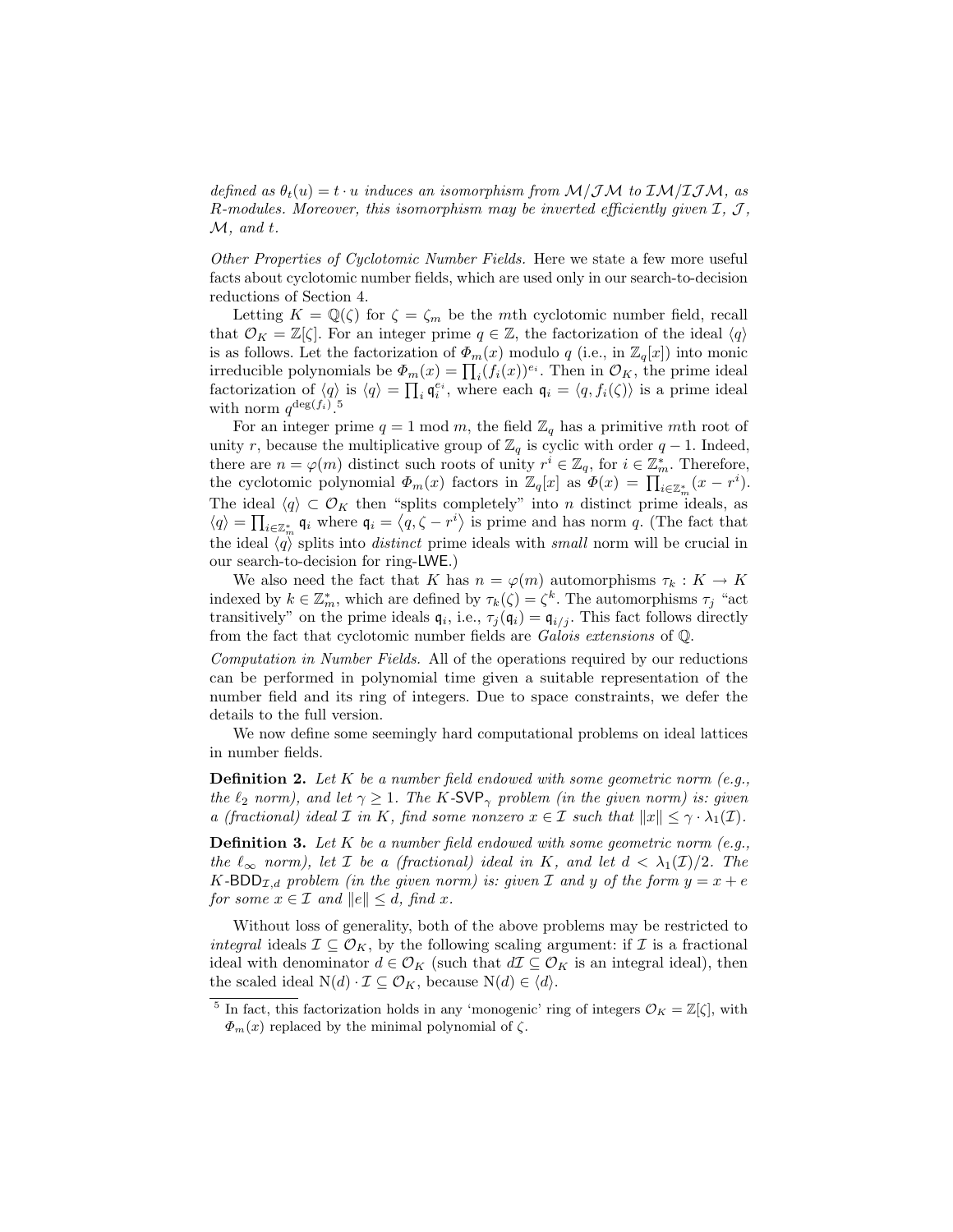#### 2.3 The Ring-LWE Problem

Let K be a number field, let  $R = \mathcal{O}_K$  be its ring of integers, let  $R^{\vee}$  be its dual (codifferent) ideal, let  $q \ge 2$  be a (rational) integer modulus, and let  $R_q = R/qR$ and  $R_q^{\vee} = R^{\vee}/qR^{\vee}$ . Let  $\mathbb{T} = K_{\mathbb{R}}/R^{\vee}$ .

For an  $s \in R_q^{\vee}$  and a distribution  $\psi$  over  $K_{\mathbb{R}}$ , the distribution  $A_{s,\psi}$  over  $R_q \times \mathbb{T}$ is generated by choosing  $a \leftarrow R_q$  uniformly at random, choosing  $e \leftarrow \psi$ , and outputting  $(a, (a \cdot s)/q + e)$ , where addition in the second component is in T (i.e., modulo  $R^{\vee}$ ).

Definition 4 (Learning with Errors in a Ring of Integers). Let  $q \geq 2$  be a (rational) integer and let  $\Psi$  be a family of distributions over  $K_{\mathbb{R}}$ . The ring-LWE problem in  $R = \mathcal{O}_K$ , denoted R-LWE<sub>q,Ψ</sub>, is defined as follows: given access to arbitrarily many independent samples from  $A_{s,\psi}$  for some arbitrary  $s \in R_q^{\vee}$  and  $\psi \in \Psi$ , find s.

For an asymptotic treatment of the ring-LWE problem, we let  $K$  come from an infinite sequence of number fields  $\mathcal{K} = \{K_n\}$  of increasing dimension n.

A natural question at this point is, why is the secret s chosen from the domain  $R_q^{\vee}$  rather than  $R_q$ , as the values a are? From a purely *algebraic* perspective, it is possible to transform the ring-LWE distribution to make s come from the quotient ring  $\mathcal{I}/q\mathcal{I}$  for any desired fractional ideal  $\mathcal{I}$ , making the choice of domain appear arbitrary. However, from a geometric perspective, such a transformation can in general introduce some distortion in the noise distribution. Upon close inspection, there are several reasons why  $R_q^{\vee}$  is the most natural "canonical" domain for s; due to space constraints, we defer an explanation to the full version.

We now define the exact LWE error distributions for which our results apply. Informally, they are elliptical Gaussians whose widths along each axis (in the canonical embedding) are bounded by some parameter  $\alpha$ .

**Definition 5.** For a positive real  $\alpha > 0$ , the family  $\Psi_{\leq \alpha}$  is the set of all elliptical Gaussian distributions  $D_r$  (over  $K_{\mathbb{R}}$ ) where each parameter  $r_i \leq \alpha$ .

In Section 4.1, we exploit a particular closure property for the family  $\Psi_{\leq \alpha}$ over the mth cyclotomic number field  $K = \mathbb{Q}(\zeta)$ , where  $\zeta = \zeta_m$ . Let  $\tau_j : K \to K$ be an automorphism of K, which is of the form  $\tau_j(\zeta) = \zeta^j$  for some  $j \in \mathbb{Z}_m^*$ . Then  $\Psi_{\leq \alpha}$  is closed under  $\tau_j$ , i.e., for any  $\psi = D_{\mathbf{r}} \in \Psi_{\leq \alpha}$ , we have  $\tau_j(D_{\mathbf{r}}) = D_{\mathbf{r}'} \in \Psi_{\leq \alpha}$ , where the entries of  $\mathbf{r}'$  are merely a rearrangement of the entries of  $\mathbf{r}$  and hence are at most  $\alpha$ .

# 3 Main Reduction

Since the results in this section apply to arbitrary number fields, we choose to present them in their most general form. For concreteness, the reader may wish to keep in mind the particular case of a cyclotomic number field.

Throughout this section, let  $K$  denote an arbitrary number field of degree n. We prove that solving the search problem  $\mathcal{O}_K$ -LWE (for a certain family of error distributions) is at least as hard as quantumly solving  $K$ -SVP<sub> $\gamma$ </sub>, where the approximation factor  $\gamma$  depends on the parameters of the error distributions.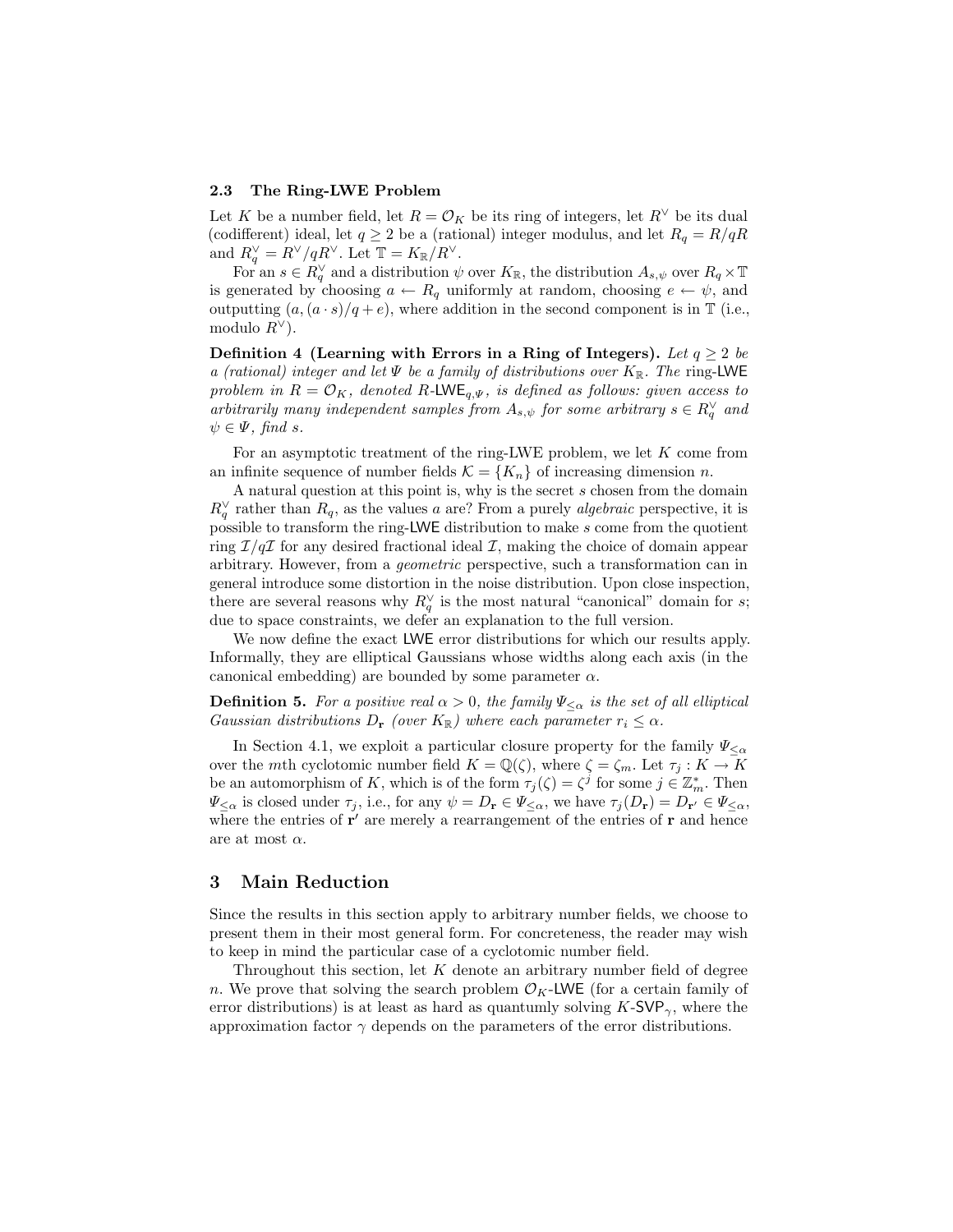## 3.1 Main Theorem and Proof Overview

The following is the main theorem of this section. Here,  $K$ -DGS<sub> $\gamma$ </sub> denotes the discrete Gaussian sampling problem [31], which asks, given an ideal  $\mathcal I$  and a number  $r \geq \gamma$ , to produce samples from the distribution  $D_{\mathcal{I},r}$ . It is easy to show reductions from other more standard lattice problems such as SVP to DGS (see [31] for some examples).

**Theorem 1.** Let K be an arbitrary number field of degree n. Let  $\alpha = \alpha(n) \in$  $(0, 1)$  be arbitrary, and let the (rational) integer modulus  $q = q(n) \geq 2$  be such that  $\alpha \cdot q \geq \omega(\sqrt{\log n})$ . There is a probabilistic polynomial-time quantum reduction from K-DGS<sub> $\gamma$ </sub> to  $\mathcal{O}_K$ -LWE<sub>q, $\Psi_{\leq \alpha}$ </sub>, where  $\gamma = \eta_{\epsilon}(\mathcal{I}) \cdot \omega(\sqrt{\log n})/\alpha$ .

We prove the theorem by taking Regev's iterative reduction for general lattices [31] and replacing its core component (namely, the reduction from the bounded-distance decoding (BDD) problem to LWE) with an analogous statement for the ideal case (Lemma 7). It is here that we crucially apply algebraic techniques such as the Chinese remainder theorem, and we view this as one of our main contributions.

For self-containment, we describe now the main steps of the iterative reduction of [31], making the necessary changes for our setting. The reduction works by repeated application of an iterative step, which consists of the following two components.

- 1. The first component, which forms the core of [31], is a reduction from BDD on the dual lattice to LWE that uses Gaussian samples over the primal lattice. In Section 3.2 we show how to perform an analogous reduction in the ring setting. Namely, we show that given an oracle that generates samples from the discrete Gaussian distribution  $D_{\mathcal{I},r}$  for some (not too small)  $r > 0$ , using an  $\mathcal{O}_K$ -LWE<sub>q, $\Psi_{\leq \alpha}$ </sub> oracle we can solve the BDD problem on the dual ideal  $\mathcal{I}^{\vee}$  to within distance  $d = \alpha \cdot q/r$  in the  $\ell_{\infty}$  norm. From this it follows that with probability negligibly close to 1, we can also solve BDD on  $\mathcal{I}^{\vee}$ where the unknown offset vector e is drawn from the distribution  $D_{d'}$  for  $d' = \alpha \cdot q/(r \cdot \omega(\sqrt{\log n}))$ . The reason is that a sample from  $D_s$  has  $\ell_{\infty}$  norm at most  $s \cdot \omega(\sqrt{\log n})$ , except with negligible probability.
- 2. The second step is quantum, and is essentially identical to the corresponding step in Regev's reduction [31, Lemma 3.14]. This step uses an oracle that with all but negligible probability solves the BDD problem on  $\mathcal{I}^{\vee}$ , where the offset vector e is chosen from the distribution  $D_{d'}$ . Using a quantum procedure, it is shown in [31] how to use such an oracle to produce samples from the discrete Gaussian distribution  $D_{\mathcal{I},r'}$  for  $r' = 1/(2d')$ . The exact statement of [31, Lemma 3.14] is more specialized; to get the above statement, one has to observe that the procedure used to prove the lemma calls the oracle with offset vectors e chosen from  $D_{d'}$ , and that correctness is maintained even if the oracle errs with negligible probability over the choice of e.

Notice that when  $\alpha \cdot q \ge \omega(\sqrt{\log n})$ , we can choose  $r' \le r/2$  so that the output distribution  $D_{\mathcal{I},r'}$  of Step 2 is half as wide as the input distribution  $D_{\mathcal{I},r}$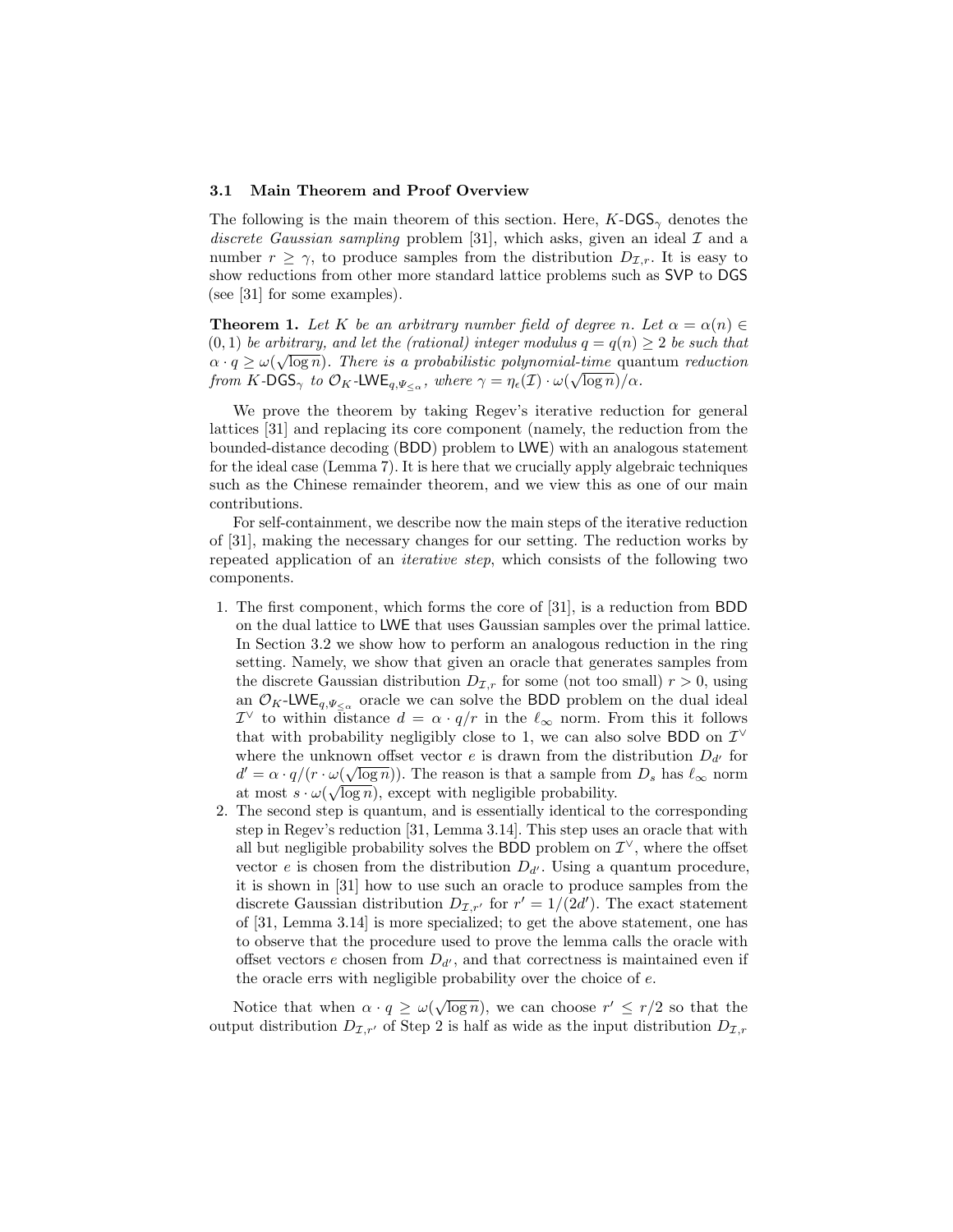of Step 1. The value of  $r$  starts out exponentially large so that the samples for the first execution of Step 1 can be generated classically (see [31, Lemma 3.2]), then in later phases of the iteration they are produced by the quantum part. By iterating back and forth between the two procedures, we can sample from a progressively tighter distribution until we obtain a sample from  $D_{\mathcal{I},r}$  for the (typically small)  $r$  given as input to the DGS problem.

# 3.2 Core Step: The BDD to LWE Reduction

We first observe that to solve BDD on an ideal  $\mathcal{J}$ , it suffices to find the solution modulo  $qJ$ . This is actually a special case of a lemma from [31], which gives a lattice-preserving reduction for BDD in general lattices. Because the reduction is lattice-preserving, it also applies to ideal lattices.

**Definition 6.** The q-BDD<sub>*A,d</sub>* problem (in any norm) is: given an instance y of</sub> BDD<sub> $I_d$ </sub> that has solution  $x \in J$ , find x mod qJ.

Lemma 6 (Special case of [31, Lemma 3.5]). For any  $q \geq 2$ , there is a deterministic polynomial-time reduction from  $BDD_{\mathcal{J},d}$  (in any  $\ell_p$  norm) to q-BDD $_{\mathcal{J},d}$  (in the same norm).

**Lemma 7.** Let  $\alpha \in (0,1)$ , let  $q \geq 2$  be a (rational) integer with known factorization, let  $\mathcal I$  be an ideal in  $R=\mathcal O_K,$  and let  $r\geq \sqrt{2}q\cdot\eta_\epsilon(\mathcal I)$  for some negligible  $\epsilon = \epsilon(n)$ . Given an oracle for the discrete Gaussian distribution  $D_{\mathcal{I},r}$ , there is a probabilistic polynomial-time (classical) reduction from q-BDD<sub>I</sub> $\vee$ ,d (in the  $\ell_{\infty}$ norm) to  $R$ -LWE<sub>q, $\Psi_{\leq \alpha}$ </sub>, where  $d = \alpha q/(\sqrt{2r})$ .

Note that the hypothesis that  $\mathcal I$  is an integral ideal (in  $\mathcal O_K$ ) is without loss of generality, by the scaling argument at the end of Section 2.2.

Proof. The high-level description of the reduction is as follows. Its input is a q-BDD<sub>I<sup> $\vee$ </sup>,d instance  $y = x + e$  (where  $x \in \mathcal{I}^{\vee}$  and  $||e||_{\infty} \leq d$ ), and it is</sub> given access to an oracle that generates independent samples from the discrete Gaussian distribution  $D_{\mathcal{I},r}$ , and an oracle  $\mathcal L$  that solves R-LWE. The reduction produces samples from the LWE distribution  $A_{s,\psi}$ , where the secret s and the error distribution  $\psi$  are related to x and e, respectively. Finally, given the solution s output by  $\mathcal{L}$ , the reduction recovers x mod  $q\mathcal{I}^{\vee}$  from s.

In detail, the reduction does the following, given a  $q$ -BDD<sub>*I*<sup> $\vee$ </sup>,d instance *y*:</sub>

1. Compute an element  $t \in \mathcal{I}$  such that  $t \cdot \mathcal{I}^{-1}$  and  $\langle q \rangle$  are coprime.

(By Lemma 4, such  $t$  exists and can be found efficiently using the factorization of  $\langle q \rangle$ .)

2. For each sample requested by  $\mathcal{L}$ , get a fresh  $z \leftarrow D_{\mathcal{I},r}$  from the Gaussian oracle and provide to L the pair  $(a, b)$ , computed as follows: let  $e' \leftarrow D_{\alpha/\sqrt{2}}$ , and

 $a = \theta_t^{-1}(z \mod q\mathcal{I}) \in R_q$  and  $b = (z \cdot y)/q + e' \mod R^{\vee}$ .

(Recall that by Lemma 5 with  $\mathcal{J} = \langle q \rangle$  and  $\mathcal{M} = R$ , the function  $\theta_t(u) = t \cdot u$ induces a bijection from  $R_q = R/qR$  to  $\mathcal{I}/q\mathcal{I}$  which may be inverted efficiently given  $\mathcal{I}, q$ , and  $t$ .)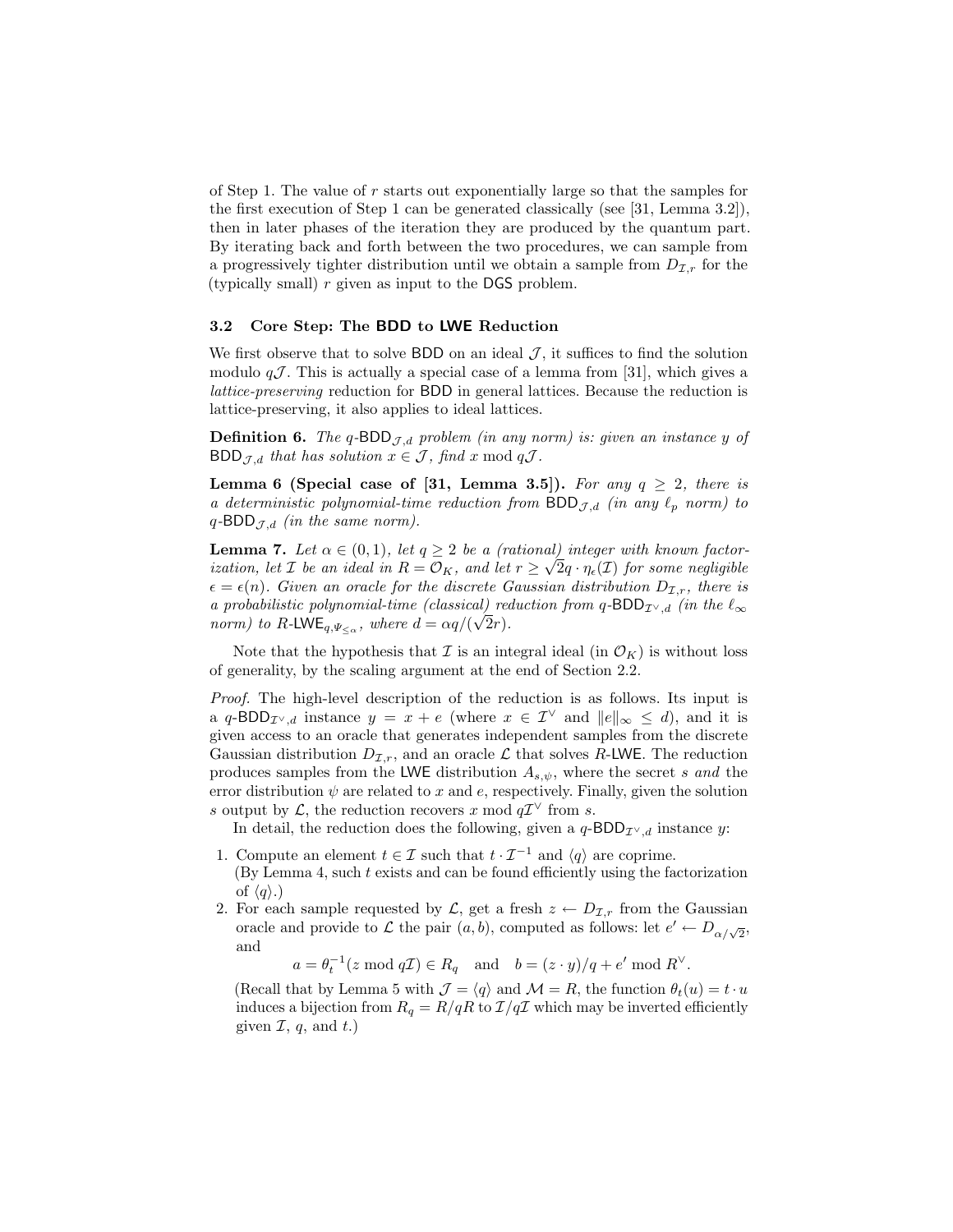3. When  $\mathcal L$  produces a solution  $s \in R_q^{\vee}$ , output  $\theta_t^{-1}(s) \in \mathcal I^{\vee}/q\mathcal I^{\vee}$ . (Again, by Lemma 5 with  $\mathcal{J} = \langle q \rangle$  and  $\mathcal{M} = \mathcal{I}^{\vee} = \mathcal{I}^{-1} \cdot R^{\vee}$ , the function  $\theta_t$ induces a bijection from  $\mathcal{I}^{\vee}/q\mathcal{I}^{\vee}$  to  $R_q^{\vee} = R^{\vee}/qR^{\vee}$ , which may be inverted efficiently).

The correctness of the reduction follows from Lemma 8 below, which says that the samples  $(a, b)$  are distributed according to  $A_{s, \psi}$  for  $s = \theta_t(x \mod q\mathcal{I}^{\vee}) \in R_q^{\vee}$ and some  $\psi \in \Psi_{\leq \alpha}$ . By hypothesis,  $\mathcal L$  returns s, so the reduction outputs  $\theta_t^{-1}(s) =$ x mod  $q\mathcal{I}^{\vee}$ , which is the correct solution to its  $q$ -BDD<sub> $\mathcal{I}^{\vee},d$ </sub> input instance.

**Lemma 8.** Let y be the BDD<sub>I<sup> $\vee$ </sup>,d instance given to the reduction above, where</sub>  $y = x + e$  for some  $x \in \mathcal{I}^{\vee}$  and  $||e||_{\infty} \leq d$ . Each pair  $(a, b)$  produced by the reduction has distribution  $A_{s,\psi}$  (up to negligible statistical distance), for  $s =$  $\theta_t(x \mod q\mathcal{I}^{\vee}) = t \cdot x \in R_q^{\vee}$  and some  $\psi \in \Psi_{\leq \alpha}$ .

*Proof.* We first show that in each output pair  $(a, b)$ , the component  $a \in R_q$  is 2 $\epsilon$ -uniform. Because  $r \geq q \cdot \eta_{\epsilon}(\mathcal{I})$ , each sample z from  $D_{\mathcal{I},r}$  is 2 $\epsilon$ -uniform in  $\mathcal{I}/q\mathcal{I}$ by Lemma 1. Then because  $\theta_t$  induces a bijection from  $R_q = R/qR$  to  $\mathcal{I}/q\mathcal{I}$  by Lemma 5,  $a = \theta_t^{-1}(z \mod q\mathcal{I})$  is  $2\epsilon$ -uniform over  $R_q$ .

Now condition on any fixed value of a. We next analyze the component

$$
b = (z \cdot y)/q + e' = (z \cdot x)/q + (z/q) \cdot e + e' \mod R^{\vee},
$$

starting with  $(z \cdot x)/q$ . By definition of a, we have  $z = \theta_t(a) = a \cdot t \in \mathcal{I}/q\mathcal{I}$ . Because  $x \in \mathcal{I}^{\vee} = \mathcal{I}^{-1} \cdot R^{\vee}$ , we have

$$
z \cdot x = \theta_t(a) \cdot x = a \cdot (t \cdot x) \bmod R_q^{\vee}.
$$

Then because  $s = t \cdot x \mod R_q^{\vee}$ , we have  $z \cdot x = a \cdot s \mod R_q^{\vee}$ , which implies  $(z \cdot x)/q = (a \cdot s)/q \bmod R^{\vee}.$ 

To analyze the remaining  $(z/q) \cdot e + e'$  term, note that conditioned on the value of a, the random variable  $z/q$  has distribution  $D_{\mathcal{I}+u/q,r/q}$ , where  $\mathcal{I}+u/q$ is a coset of *I* (specifically,  $u = \theta_t(a) \mod qI$ ) and  $r/q \geq \sqrt{2} \cdot \eta_{\epsilon}(I)$ . Note that

$$
(r/q) \cdot ||e||_{\infty} \le (r/q) \cdot d = \alpha/\sqrt{2},
$$

so we may apply Lemma 9 below, which implies that the distribution of  $(z/q) \cdot e + e'$ is within negligible statistical distance of the elliptical Gaussian  $D_{\mathbf{r}}$ , where each

$$
r_i^2 = (r/q)^2 \cdot |\sigma_i(e)|^2 + (\alpha/\sqrt{2})^2 \le (r/q)^2 \cdot d^2 + \alpha^2/2 = \alpha^2.
$$

We conclude that each  $(a, b)$  is distributed as  $A_{s,\psi}$  for some  $\psi \in \Psi_{\leq \alpha}$ , as desired.

**Lemma 9.** Let  $\mathcal I$  be a (fractional) ideal in K, and let  $r \geq$ √  $2\cdot \eta_\epsilon(\mathcal{I})$  for some  $\epsilon = \text{negl}(n)$ . Let  $e \in K$  be fixed, let z be distributed as  $D_{\mathcal{I}+v,r}$  for arbitrary  $v \in K$ , and let e' be distributed as  $D_{r'}$  for some  $r' \geq r \cdot ||e||_{\infty}$ . Then the distribution of  $z \cdot e + e'$  is within negligible statistical distance of the elliptical Gaussian distribution  $D_r$  over  $K_{\mathbb{R}}$ , where  $r_i^2 = r^2 \cdot |\sigma_i(e)|^2 + (r')^2$ .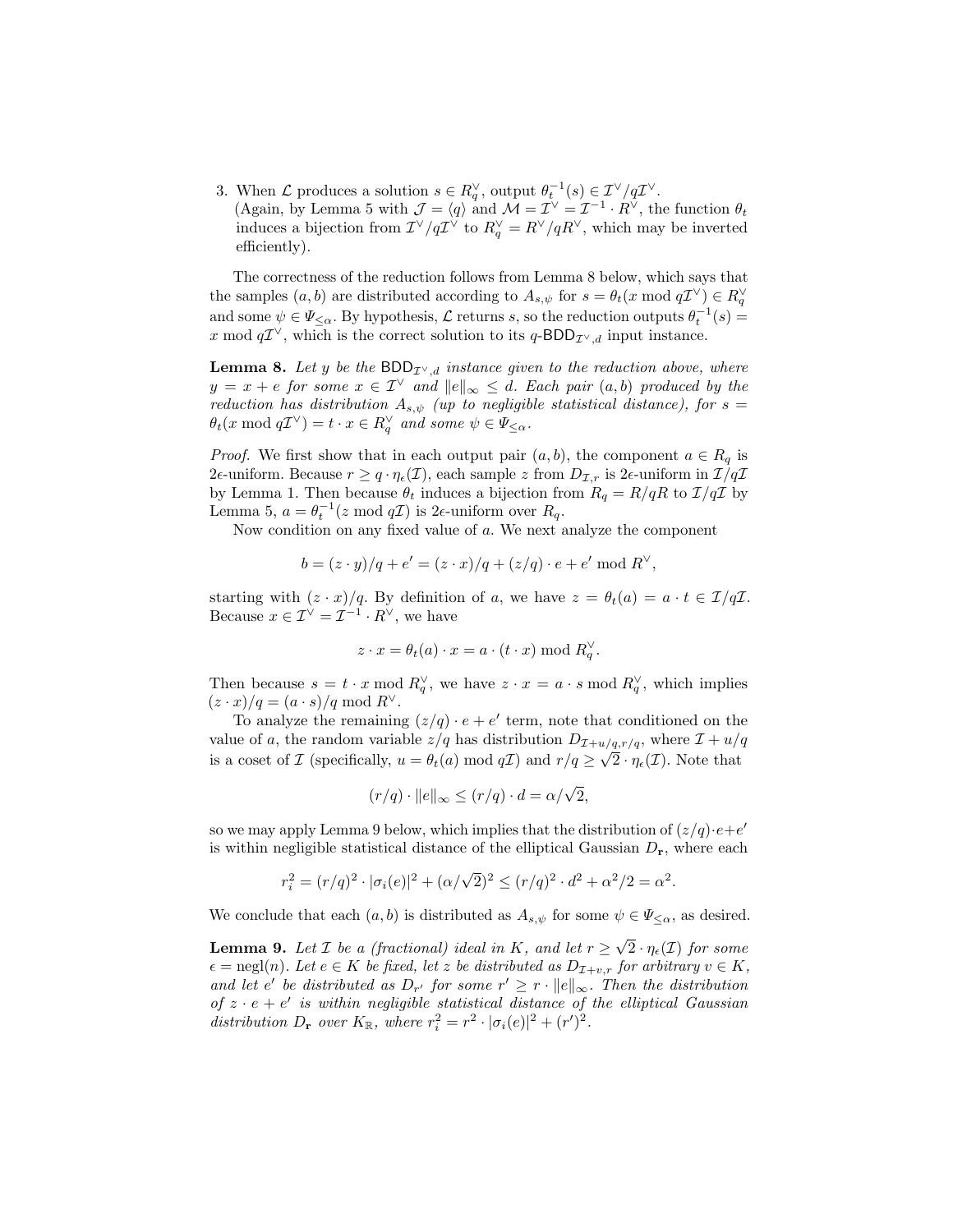*Proof.* We can write  $z \cdot e + e'$  as  $(z + e'/e) \cdot e$ . The distribution of  $e'/e$  is the elliptical Gaussian  $D_t$ , where each  $t_i = r'/|\sigma_i(e)| \geq r'/\|e\|_{\infty} \geq r$ . Thus  $e'/e$  can be written as the sum  $f + g$  of independent f and g, where f has distribution  $D_r$ , and g has distribution  $D_{\mathbf{t}'}$  where  $(t'_i)^2 = t_i^2 - r^2$ .

Now by Lemma 2, the distribution of  $z + f$  is negligibly close to  $D_{\sqrt{2}r}$ , so  $(z + e'/e) = (z + f + g)$  has distribution  $D_{\mathbf{t}''}$ , where

$$
(t''_i)^2 = 2r^2 + t_i^2 - r^2 = r^2 + (r')^2/|\sigma_i(e)|^2.
$$

We conclude that  $(z + e'/e) \cdot e$  has distribution  $D_r$ , as desired.

# 4 Pseudorandomness of Ring-LWE

In this section we show that for an appropriate choice of ring, modulus, and error distribution, the ring-LWE distribution is pseudorandom. For concreteness and simplicity, we specialize the discussion to cyclotomic fields (though our techniques generalize somewhat to others). So throughout this section we assume that  $\zeta = \zeta_m \in \mathbb{C}$  is a primitive mth root of unity,  $K = \mathbb{Q}(\zeta)$  is the mth cyclotomic number field,  $R = \mathcal{O}_K$  is its ring of integers,  $R^{\vee} = \mathcal{O}_K^{\vee}$  is its dual (codifferent) ideal, and  $q = 1 \mod m$  is a poly $(n)$ -bounded prime.

The main goal of this section is to show that the following average-case problem is hard. (Recall that  $R_q = R/qR$ ,  $R_q^{\vee} = R^{\vee}/qR^{\vee}$ , and  $\mathbb{T} = K_{\mathbb{R}}/R^{\vee}$ .)

Definition 7 (Distinguishing LWE). For a distribution Υ over a family of noise distributions (each over  $K_{\mathbb{R}}$ ), we say that an algorithm solves the DLWE<sub>q, Y</sub> problem if its acceptance probability given samples from  $A_{s,\psi}$ , over the random choice of  $(s, \psi) \leftarrow U(R_q^{\vee}) \times \Upsilon$  and all other randomness of the experiment, differs by a non-negligible amount from its acceptance probability on uniformly random samples from  $R_q \times \mathbb{T}$ .

The following is the main theorem of this section. It shows a reduction from the worst-case search variant of LWE (which by Theorem 1 is as hard as a worstcase lattice problem) to the above average-case problem. This establishes the hardness of the average-case problem, which means that the LWE distribution  $A_{s,\psi}$  is itself pseudorandom when both s and the error distribution  $\psi$  are both chosen at random from appropriate distributions (and kept secret).

**Theorem 2.** Let R, m, q be as above, and let  $\alpha \cdot q \geq 1 \geq \eta_{2^{-n}}(R^{\vee})$ . Then there is a randomized polynomial-time reduction from  $\text{LWE}_{q, \Psi_{\leq \alpha}}$  to  $\text{DLWE}_{q, \Upsilon_{\alpha}}$ .

The proof of Theorem 2 goes through a chain of reductions, summarized in the following diagram (the numbers refer to lemma numbers, and the definitions of all intermediate problems are given later).

$$
\begin{array}{ccc}\n\text{LWE}_{q,\Psi} \xrightarrow{\hspace{0.5cm} 10 \hspace{0.5cm} \text{Automorphisms}} \mathfrak{q}_i\text{-LWE}_{q,\Psi} \xrightarrow{\hspace{0.5cm} 11 \hspace{0.5cm} \text{BeclWE}_{q,\Psi}^i} \text{DeclWE}_{q,\Psi}^i \\
\downarrow{\hspace{2cm} \text{Worst to Average}} & \text{DeclWE}_{q,\Upsilon}^i \xrightarrow{\hspace{2cm} 1 \hspace{ \text{mplification}} } \text{DLWE}_{q,\Upsilon}^i \xrightarrow{\hspace{2cm} 1 \hspace{ \text{mplification}} } \text{DLWE}_{q,\Upsilon}^i \xrightarrow{\hspace{2cm} 1 \hspace{ \text{mplification}} } \text{DLWE}_{q,\Upsilon}^i.\n\end{array}
$$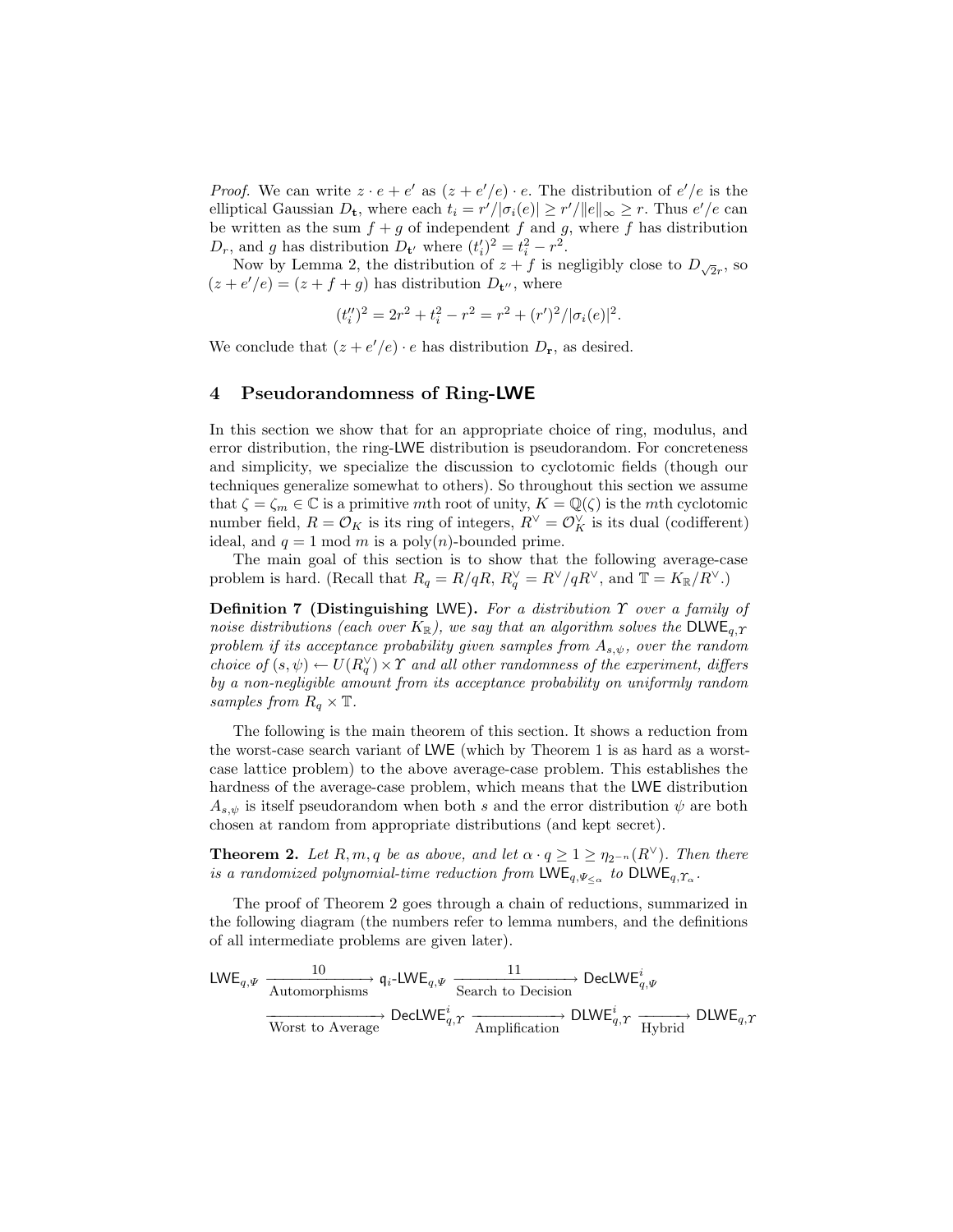This sequence of reductions is similar in spirit to the one given in previous work on the (non-ideal) LWE problem [31]. However, there are a few important differences, requiring the introduction of new tools. One fundamental issue arising in the ring setting is that an oracle for DLWE might only let us deduce the value of the secret s relative to one ideal factor  $q_i$  of  $\langle q \rangle$ . In order to recover the entire secret, we 'shuffle' the ideal factors using the field's automorphisms (see Lemma 10) to recover s relative to every factor  $\mathfrak{q}_i$ .

Another issue arises from the fact that the reduction in Section 3 only establishes the hardness of LWE<sub>q,Ψ</sub> for a family of distributions  $\Psi$  that contains non-spherical Gaussian distributions. As a result, the average-case problem requires a distribution  $\gamma$  over Gaussian noise distributions that are both non-Equires a distribution T over Gaussian holder distributions that are both hon-<br>spherical and wider by a factor of  $\sqrt{n}$ . Although this is somewhat undesirable, we do not yet see any way to avoid it; luckily, this only has a minor effect on the resulting cryptographic applications, i.e., adding an extra step of choosing the noise parameters. Let us mention, though, that if one is willing to assume that (the search problem) LWE<sub>q,V</sub> is hard with *spherical* Gaussian noise distributions, then we can fix the noise distribution in all the average-case problems (so there is no need to use a distribution over noise distributions  $\hat{T}$ ) and we do not need to lose the factor  $\sqrt{n}$ .

Due to space constraints, here we present only the first two steps of the chain of reductions, which contain the bulk of the novel ideas. The rest can be found in the full version.

## 4.1 Worst-Case Search to Worst-Case Decision

In this subsection we reduce the search version of  $\mathsf{LWE}_{q,\Psi}$  to a certain decision problem over just one arbitrary prime ideal  $q_i$ . All of the problems considered here are *worst-case* over the choice of  $s \in R_q^{\vee}$  and error distribution  $\psi \in \Psi$ , where  $\Psi$  is a family of allowed error distributions (though the actual error terms drawn from  $\psi$  are still random), and require their solutions to be found with overwhelming probability (over all the randomness of the experiment).

We first define some intermediate computational problems and probability distributions, then present two reductions. For notational convenience, we identify the elements of  $\mathbb{Z}_m^*$  with their integer representatives from the set  $\{1,\ldots,m-1\}$ , with the usual ordering. For  $i \in \mathbb{Z}_m^*$  we let  $i-$  denote the largest element in  $\mathbb{Z}_m^*$ less than  $i$ , defining 1– to be 0.

We define the notation  $R_{\mathfrak{q}_i}^{\vee} = R^{\vee}/\mathfrak{q}_i R^{\vee}$ , and note that by Lemmas 3 and 5, there is an efficiently computable R-module isomorphism between  $R_q^{\vee}$  and  $\bigoplus_i R_{\mathfrak{q}_i}^{\vee}$ .

**Definition 8** (LWE over  $q_i$ ). The  $q_i$ -LWE $_{q,\Psi}$  problem is: given access to  $A_{s,\psi}$ for some arbitrary  $s \in R_q^{\vee}$  and  $\psi \in \Psi$ , find  $s \in R_{q_i}^{\vee}$ .

**Definition 9** (Hybrid LWE distribution). For  $i \in \mathbb{Z}_m^*$ ,  $s \in R_q^{\vee}$ , and a distribution  $\psi$  over K, the distribution  $A^i_{s,\psi}$  over  $R_q \times \mathbb{T}$  is defined as follows: choose  $(a, b) \leftarrow A_{s, \psi}$  and output  $(a, b + r/q)$  where  $r \in R_q^{\vee}$  is uniformly random and independent in  $R^{\vee}_{\mathfrak{q}_j}$  for all  $j \leq i$ , and is 0 in all the remaining  $R^{\vee}_{\mathfrak{q}_j}$ . Also define  $A^0_{s,\psi}$  simply as  $A_{s,\psi}$ .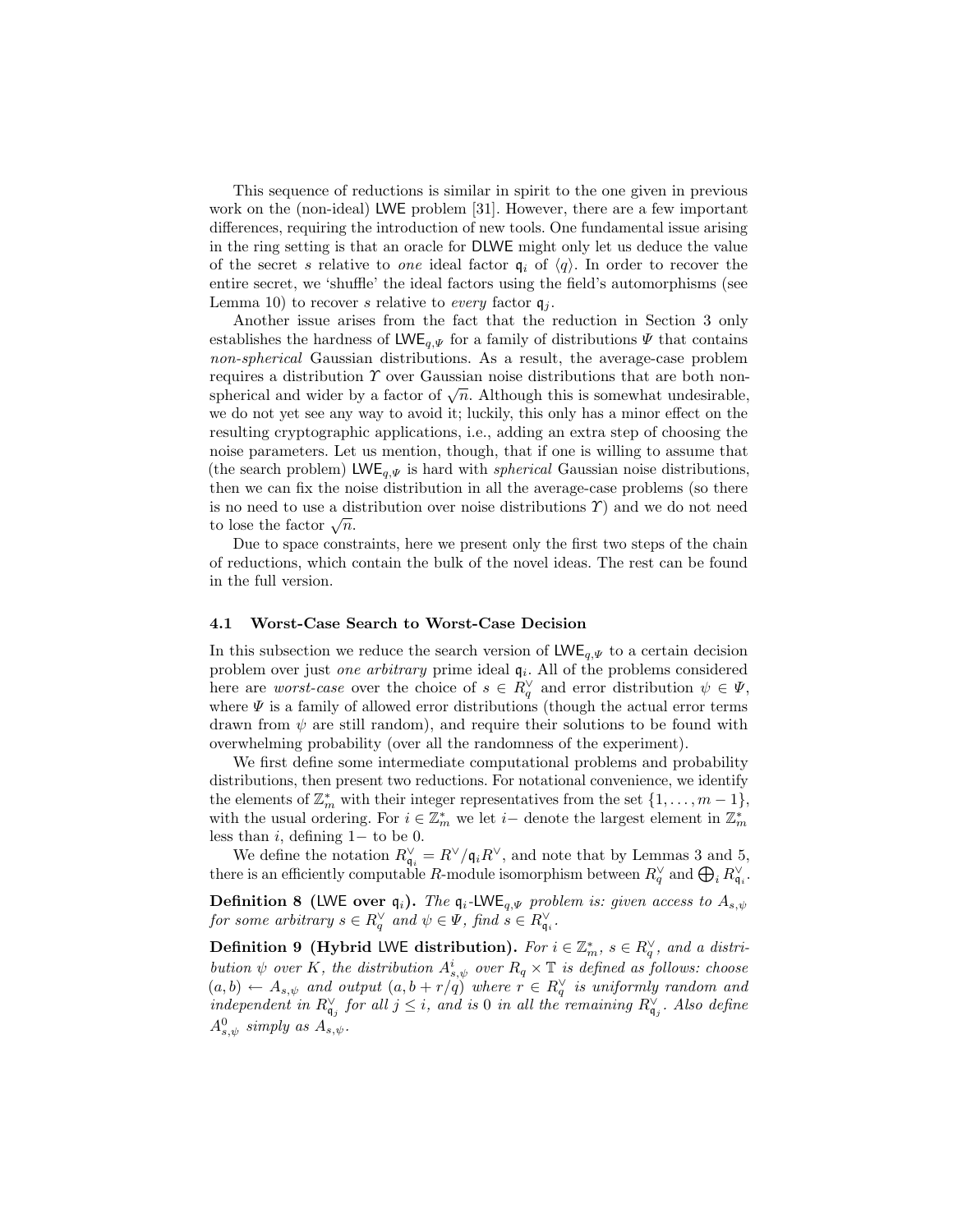Definition 10 (Decision LWE relative to  $q_i$ ). For  $i \in \mathbb{Z}_m^*$  and a family of distributions  $\Psi$ , the DecLWE<sup>i</sup><sub>q,V</sub> problem is defined as follows. Given access to  $A^j_{s,\psi}$  for arbitrary  $s \in R_q^{\vee}$ ,  $\psi \in \Psi$ , and  $j \in \{i-,i\}$ , find j.

*Claim.* For any  $i \in \mathbb{Z}_m^*$  there exists an efficient procedure that transforms  $A_{s,\psi}^k$ (for any unknown  $k \in \mathbb{Z}_m^* \cup \{0\}$ , s, and  $\psi$ ) into  $A_{s,\psi}^{\max\{i,k\}}$ .

Lemma 10 (LWE to  $q_i$ -LWE). Suppose that the family  $\Psi$  is closed under all the automorphisms of K, i.e.,  $\psi \in \Psi \Rightarrow \tau_k(\psi) \in \Psi$  for every  $k \in \mathbb{Z}_m^*$ . Then for every  $i \in \mathbb{Z}_m^*$ , there is a deterministic polynomial-time reduction from LWE<sub>q,V</sub> to q<sub>i</sub>-LWE<sub>q, $\Psi$ </sub>.

*Proof.* To compute  $s \in R_{\mathfrak{q}_j}^{\vee}$ , we use the oracle for  $\mathfrak{q}_i$ -LWE along with the field automorphisms  $\tau_k$  to recover the value  $s \in R_{\mathfrak{q}_j}^{\vee}$  for all  $j \in \mathbb{Z}_m^*$ . We can then efficiently reconstruct  $s \in R_q^{\vee}$ .

The reduction that finds  $s \in R^{\vee}_{\mathfrak{q}_j}$  works as follows: transform each sample  $(a, b) \leftarrow A_{s, \psi}$  into the sample  $(\tau_k(a), \tau_k(b))$ , where  $k = j/i \in \mathbb{Z}_m^*$  and hence  $\tau_k(\mathfrak{q}_j) = \mathfrak{q}_i$ . (Also note that because  $\tau_k$  is an automorphism on K and R is the set of all its algebraic integers,  $\tau_k(R) = R$  and  $\tau_k(R^{\vee}) = R^{\vee}$ .) Give the transformed samples to the  $q_i$ -LWE<sub>q,Ψ</sub> oracle, and when the oracle returns some element  $t \in R_{\mathfrak{q}_i}^{\vee}$ , return  $\tau_k^{-1}(t) \in R_{\mathfrak{q}_j}^{\vee}$ .

We now prove that  $\tau_k^{-1}(t) = s \in R^{\vee}_{\mathfrak{q}_j}$ . For each sample  $(a, b)$  from  $A_{s,\psi}$ , notice that because  $b = \frac{as}{q} + e$  and  $\tau_k(q) = q$ , we have

$$
\tau_k(b) = \tau_k(a)\tau_k(s)/q + \tau_k(e).
$$

Because  $\tau_k$  is an automorphism on R,  $\tau_k(a) \in R_q$  is uniformly random, and because  $\psi' = \tau_k(\psi) \in \Psi$ , the pairs  $(\tau_k(a), \tau_k(b))$  are distributed according to  $A_{\tau_k(s),\psi'}$ . By hypothesis, the oracle returns  $t = \tau_k(s) \in R_{\mathfrak{q}_i}^{\vee}$ . Thus  $\tau_k^{-1}(t) = s \in$  $\tau_k^{-1}(R_{\mathfrak{q}_i}^{\vee}) = R_{\mathfrak{q}_j}^{\vee}.$ 

**Lemma 11 (Search to Decision).** For any  $i \in \mathbb{Z}_m^*$ , there is a probabilistic polynomial-time reduction from  $\mathfrak{q}_i$ -LWE $_{q,\Psi}$  to DecLWE $_{q,\Psi}^i$ .

*Proof.* The idea for recovering  $s \in R_{\mathfrak{q}_i}^{\vee}$  is to try each of its possible values, modifying the samples we receive from  $A_{s,\psi}$  so that on the correct value the modified samples are distributed according to  $A^{i-}_{s,\psi}$ , whereas on all the other values the modified samples are distributed according to  $A^i_{s,\psi}$ . We can then use the DecLWE<sup>i</sup><sub>q,V</sub> oracle to tell us which distribution was generated. Because there are only  $N(\vec{q}_i) = q = poly(n)$  possible values for  $s \in R_{\vec{q}_i}^{\vee}$ , we can enumerate over all of them efficiently and discover the correct value.

First note that by Claim 4.1, we can transform our input distribution  $A_{s,\psi}$ to  $A_{s,\psi}^{i-}$ . We now give the transformation that takes some  $g \in R_q^{\vee}$  and maps  $A_{s,\psi}^{i-}$ to either  $A_{s,\psi}^{i-}$  or  $A_{s,\psi}^{i}$ , depending on whether or not  $g = s \in R_{\mathfrak{q}_i}^{\vee}$  (its values in the other  $R^{\vee}_{\mathfrak{q}_j}$  are irrelevant). Given a sample  $(a, b) \leftarrow A^{i-}_{s,\psi}$ , the transformation produces a sample

$$
(a',b') = (a+v,b+vg/q) \in R_q \times \mathbb{T},
$$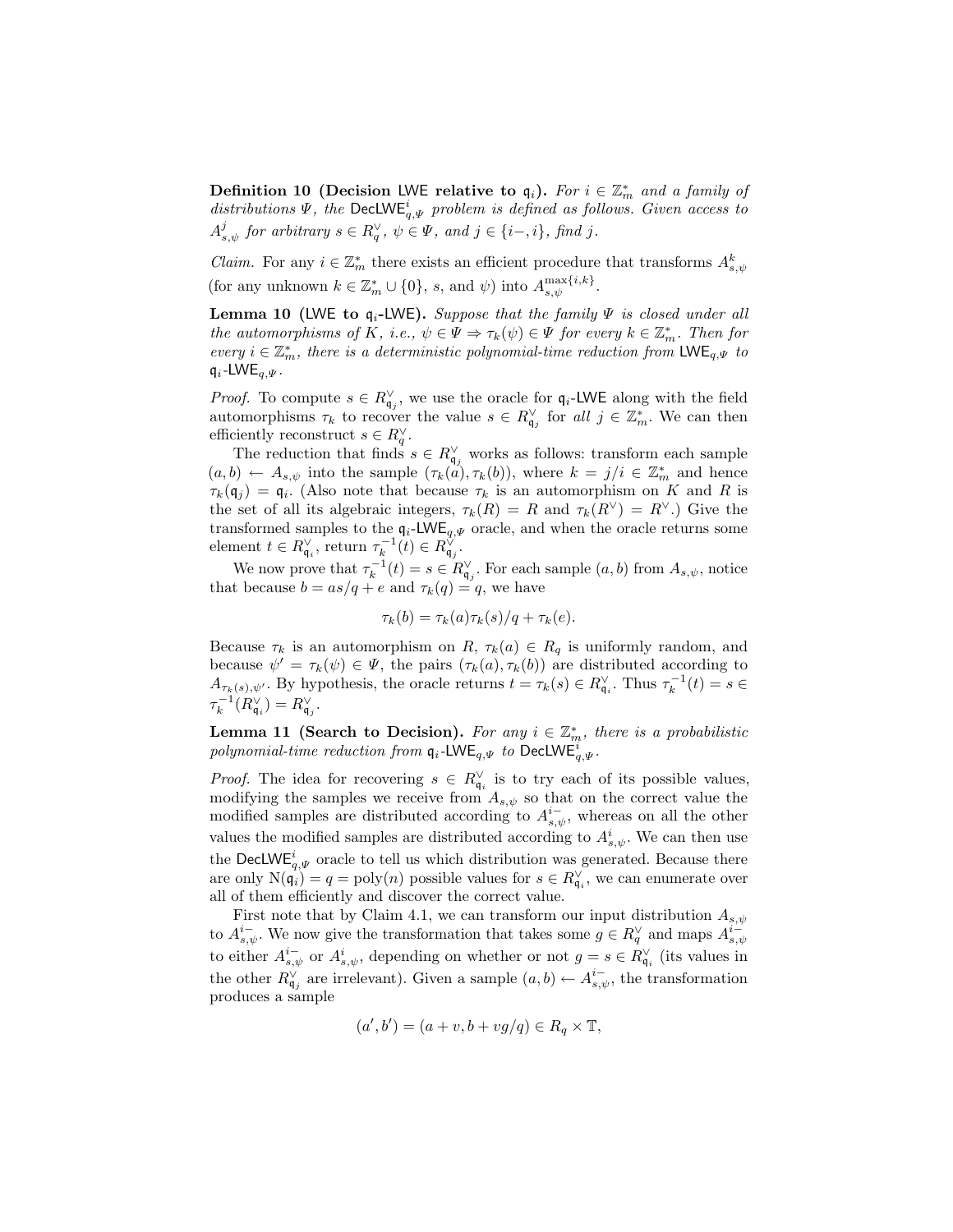where  $v \in R_q$  is uniformly random modulo  $\mathfrak{q}_i$  and is 0 modulo the other  $\mathfrak{q}_i$ . First, notice that since a is uniformly distributed in  $R_q$ , so is a'. Next, condition on any fixed value of  $a'$ . Then  $b'$  can be written as

$$
b' = b + v g/q = (as + r)/q + e + v g/q
$$
  
=  $(a's + v(g - s) + r)/q + e$ ,

where e is chosen from  $\psi$ , and r is distributed as in the definition of  $A^{i-}_{s,\psi}$ , i.e., it is uniformly random and independent modulo  $q_j$  for all  $j < i$ , and is 0 modulo all the remaining  $q_i$ .

We consider two cases. First, assume that  $g = s \in R_{\mathfrak{q}_i}^{\vee}$ . Then by the Chinese remainder theorem (Lemma 3),  $v(g - s) = 0 \in R_q^{\vee}$ , and hence the distribution of  $(a', b')$  is exactly  $A^{i-}_{s, \psi}$ . Next, assume that  $g \neq s \mod q_i$ . Then since  $q_i$  is a maximal ideal (which in R is equivalent to being a prime ideal),  $R_{\mathfrak{q}_i}^{\vee}$  is a field, and hence  $v(g-s)$  is distributed uniformly in  $R^{\vee}_{\mathfrak{q}_i}$  (and is zero in all other  $R^{\vee}_{\mathfrak{q}_j}$ ). From this it follows that  $v(g-s)+r$  is distributed uniformly random and independently in  $R^{\vee}_{\mathfrak{q}_j}$  for all  $j \leq i$ , and is 0 in all the remaining  $R^{\vee}_{\mathfrak{q}_j}$ . Hence, the distribution of  $(a', b')$  is exactly  $A^i_{s, \psi}$ , as promised.

# References

- [1] Shweta Agrawal, Dan Boneh, and Xavier Boyen. Efficient lattice (H)IBE in the standard model. In EUROCRYPT, 2010. To appear.
- [2] Miklós Ajtai. Generating hard instances of lattice problems. Quaderni di Matematica, 13:1–32, 2004. Preliminary version in STOC 1996.
- [3] Miklós Ajtai, Ravi Kumar, and D. Sivakumar. A sieve algorithm for the shortest lattice vector problem. In STOC, pages 601–610, 2001.
- [4] Adi Akavia, Shafi Goldwasser, and Vinod Vaikuntanathan. Simultaneous hardcore bits and cryptography against memory attacks. In TCC, pages 474–495, 2009.
- [5] Joël Alwen and Chris Peikert. Generating shorter bases for hard random lattices. In STACS, pages 75–86, 2009.
- [6] Benny Applebaum, David Cash, Chris Peikert, and Amit Sahai. Fast cryptographic primitives and circular-secure encryption based on hard learning problems. In CRYPTO, pages 595–618, 2009.
- [7] Avrim Blum, Merrick L. Furst, Michael J. Kearns, and Richard J. Lipton. Cryptographic primitives based on hard learning problems. In CRYPTO, pages 278–291, 1993.
- [8] David Cash, Dennis Hofheinz, Eike Kiltz, and Chris Peikert. Bonsai trees, or how to delegate a lattice basis. In EUROCRYPT, 2010. To appear.
- [9] Henri Cohen. A Course in Computational Algebraic Number Theory. Springer, 1993.
- [10] Keith Conrad. The different ideal, 2009. Available at http://www.math.uconn. edu/~kconrad/blurbs/, last accessed 12 Oct 2009.
- [11] Paul Erdös. On the coefficients of the cyclotomic polynomial. Bulletin of the American Mathematical Society, 52(2):179–184, 1946.
- [12] Craig Gentry. Fully homomorphic encryption using ideal lattices. In STOC, pages 169–178, 2009.